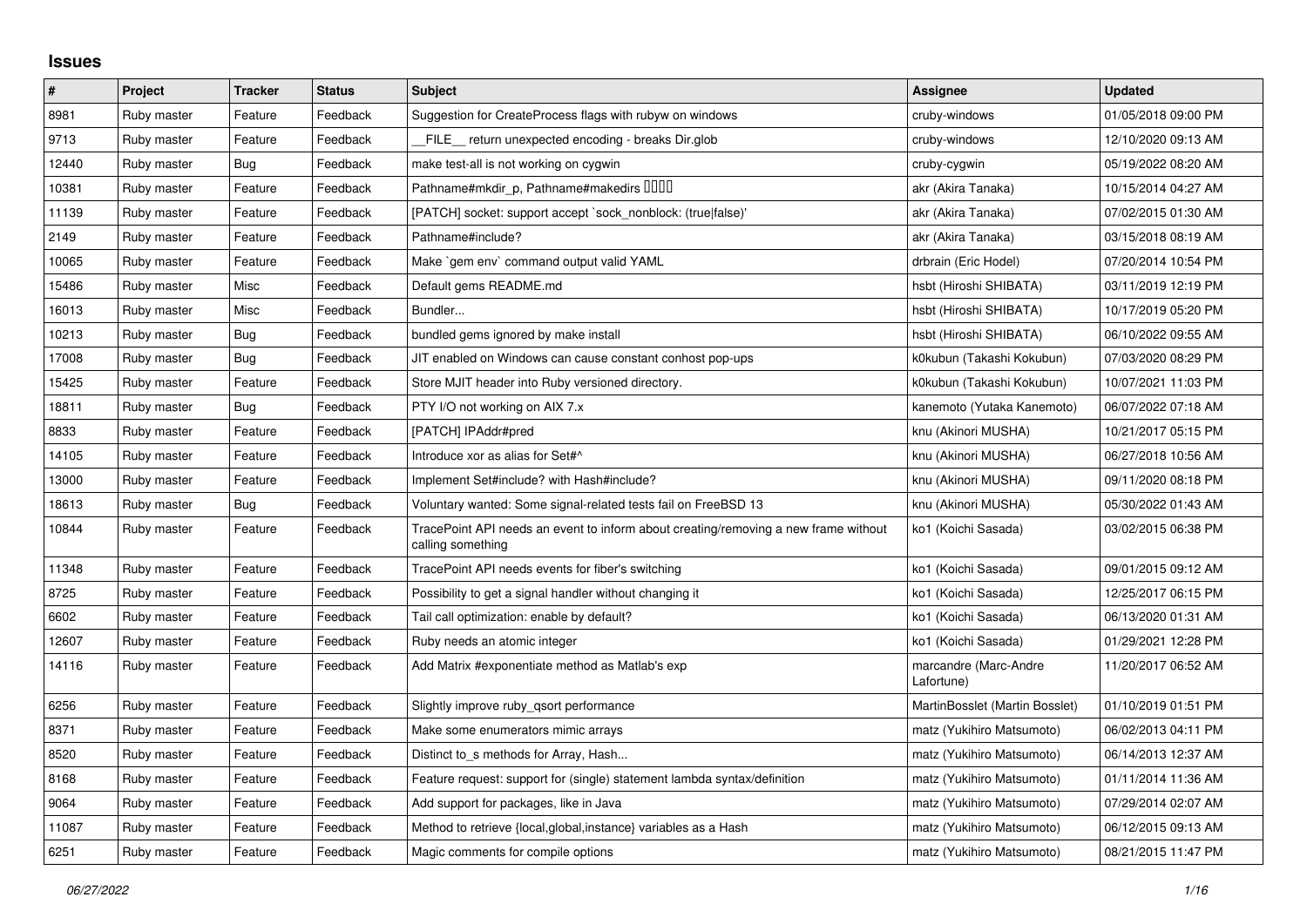| $\vert$ # | Project     | <b>Tracker</b> | <b>Status</b> | <b>Subject</b>                                                                                                                   | <b>Assignee</b>           | <b>Updated</b>      |
|-----------|-------------|----------------|---------------|----------------------------------------------------------------------------------------------------------------------------------|---------------------------|---------------------|
| 6739      | Ruby master | Feature        | Feedback      | One-line rescue statement should support specifying an exception class                                                           | matz (Yukihiro Matsumoto) | 05/18/2016 12:42 AM |
| 8365      | Ruby master | Feature        | Feedback      | Make variables objects                                                                                                           | matz (Yukihiro Matsumoto) | 08/19/2016 07:21 PM |
| 12861     | Ruby master | Feature        | Feedback      | super in a block can be either lexically or dynamically scoped depending on how the<br>block is invoked                          | matz (Yukihiro Matsumoto) | 12/21/2016 05:20 PM |
| 11484     | Ruby master | Feature        | Feedback      | add output offset for readpartial/read_nonblock/etc                                                                              | matz (Yukihiro Matsumoto) | 09/25/2017 07:28 AM |
| 4264      | Ruby master | Feature        | Feedback      | General type coercion protocol for Ruby                                                                                          | matz (Yukihiro Matsumoto) | 12/25/2017 06:14 PM |
| 5644      | Ruby master | Feature        | Feedback      | add Enumerable#exclude? antonym                                                                                                  | matz (Yukihiro Matsumoto) | 12/25/2017 06:15 PM |
| 5673      | Ruby master | Feature        | Feedback      | undef_method probably doesn't need to raise an error                                                                             | matz (Yukihiro Matsumoto) | 12/25/2017 06:15 PM |
| 6367      | Ruby master | Feature        | Feedback      | #same? for Enumerable                                                                                                            | matz (Yukihiro Matsumoto) | 12/25/2017 06:15 PM |
| 6478      | Ruby master | Feature        | Feedback      | BasicObject#_class_                                                                                                              | matz (Yukihiro Matsumoto) | 12/25/2017 06:15 PM |
| 6515      | Ruby master | Feature        | Feedback      | array.c: added method that verifies if an Array is part of another                                                               | matz (Yukihiro Matsumoto) | 12/25/2017 06:15 PM |
| 6697      | Ruby master | Feature        | Feedback      | [PATCH] Add Kernel#Symbol conversion method like String(), Array() etc.                                                          | matz (Yukihiro Matsumoto) | 12/25/2017 06:15 PM |
| 7939      | Ruby master | Feature        | Feedback      | Alternative curry function creation                                                                                              | matz (Yukihiro Matsumoto) | 12/25/2017 06:15 PM |
| 8707      | Ruby master | Feature        | Feedback      | Hash#reverse_each                                                                                                                | matz (Yukihiro Matsumoto) | 01/05/2018 09:00 PM |
| 10064     | Ruby master | Feature        | Feedback      | &:symbol in when clause                                                                                                          | matz (Yukihiro Matsumoto) | 01/05/2018 09:01 PM |
| 10355     | Ruby master | Feature        | Feedback      | Feature request: Module#prepended?(mod)                                                                                          | matz (Yukihiro Matsumoto) | 01/05/2018 09:01 PM |
| 6118      | Ruby master | Feature        | Feedback      | Hash#keys_of(values), returns related keys of given values                                                                       | matz (Yukihiro Matsumoto) | 01/10/2019 08:16 AM |
| 6727      | Ruby master | Feature        | Feedback      | Add Array#rest (with implementation)                                                                                             | matz (Yukihiro Matsumoto) | 08/14/2019 08:51 AM |
| 15723     | Ruby master | Misc           | Feedback      | Reconsider numbered parameters                                                                                                   | matz (Yukihiro Matsumoto) | 10/03/2019 07:16 PM |
| 15123     | Ruby master | Feature        | Feedback      | Enumerable#compact proposal                                                                                                      | matz (Yukihiro Matsumoto) | 10/30/2019 07:30 PM |
| 9602      | Ruby master | Feature        | Feedback      | Logic with `Enumerable#grep`                                                                                                     | matz (Yukihiro Matsumoto) | 12/01/2019 05:23 PM |
| 8026      | Ruby master | Feature        | Feedback      | Need Module#prepended_modules                                                                                                    | matz (Yukihiro Matsumoto) | 01/16/2020 06:12 AM |
| 5628      | Ruby master | Feature        | Feedback      | Module#basename                                                                                                                  | matz (Yukihiro Matsumoto) | 08/29/2020 05:01 PM |
| 17265     | Ruby master | Feature        | Feedback      | Add `Bool` module                                                                                                                | matz (Yukihiro Matsumoto) | 10/26/2020 09:44 AM |
| 6219      | Ruby master | Feature        | Feedback      | Return value of Hash#store                                                                                                       | matz (Yukihiro Matsumoto) | 12/10/2020 08:46 AM |
| 5514      | Ruby master | Feature        | Feedback      | Numeric III quotient I quotrem IIII                                                                                              | matz (Yukihiro Matsumoto) | 12/10/2020 08:49 AM |
| 5521      | Ruby master | Feature        | Feedback      | Numeric#rational? <sup>[]</sup> Numeric#complex? <sup>[]</sup> Numeric#float? <sup>[10]</sup>                                    | matz (Yukihiro Matsumoto) | 12/10/2020 08:49 AM |
| 10042     | Ruby master | Feature        | Feedback      | Deprecate postfix rescue syntax for removal in 3.0                                                                               | matz (Yukihiro Matsumoto) | 12/10/2020 08:53 AM |
| 6806      | Ruby master | Feature        | Feedback      | Support functional programming: forbid instance/class variables for<br>ModuleName::method_name, allow for ModuleName.method_name | matz (Yukihiro Matsumoto) | 12/10/2020 08:53 AM |
| 7511      | Ruby master | Feature        | Feedback      | short-circuiting logical implication operator                                                                                    | matz (Yukihiro Matsumoto) | 12/10/2020 08:55 AM |
| 13303     | Ruby master | Feature        | Feedback      | String#any? as !String#empty?                                                                                                    | matz (Yukihiro Matsumoto) | 02/23/2021 05:14 PM |
| 11779     | Ruby master | Bug            | Feedback      | Module#using does not make sense as a method                                                                                     | matz (Yukihiro Matsumoto) | 06/17/2021 09:58 AM |
| 12075     | Ruby master | Feature        | Feedback      | some container#nonempty?                                                                                                         | matz (Yukihiro Matsumoto) | 10/07/2021 03:11 AM |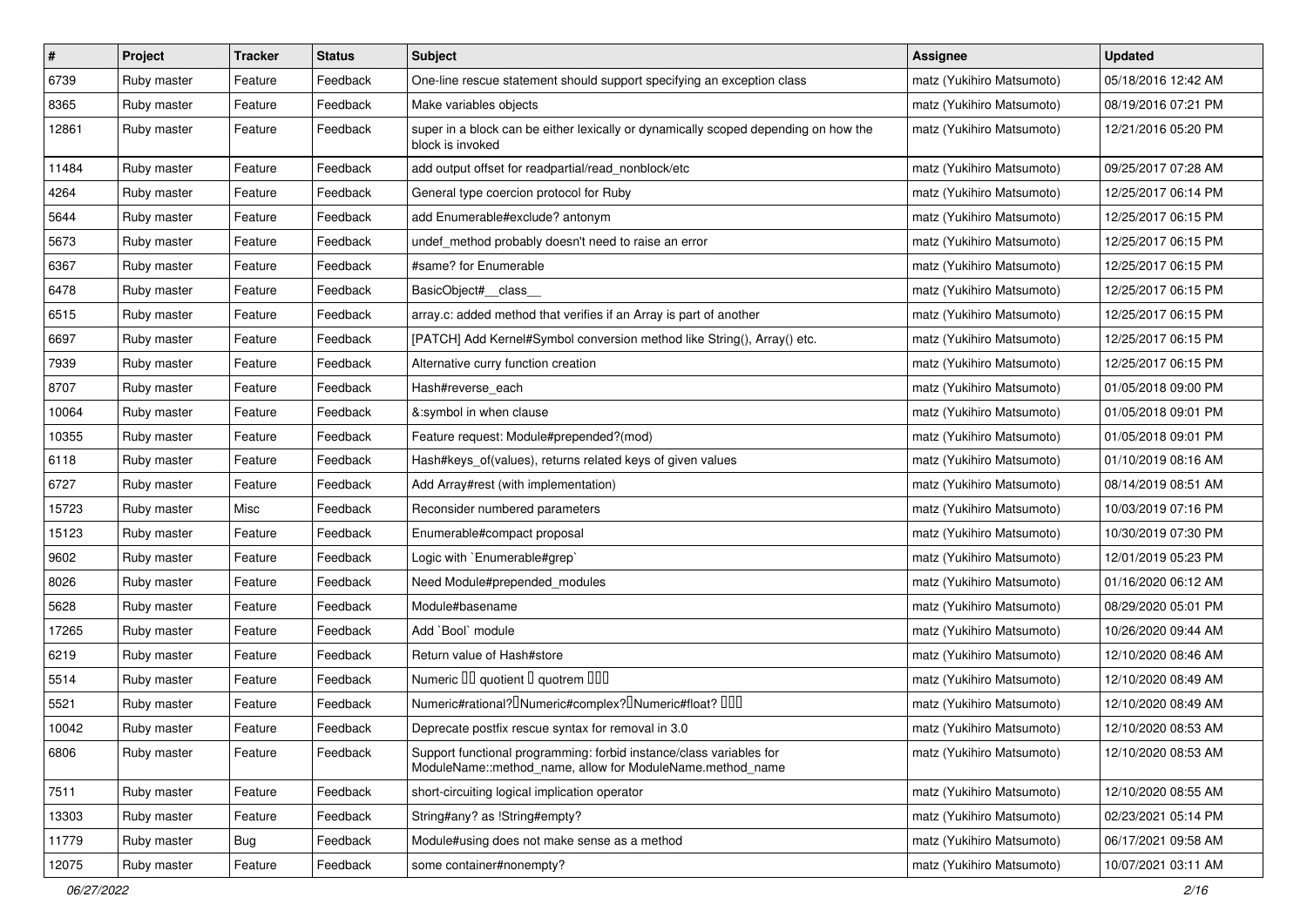| $\vert$ # | Project     | <b>Tracker</b> | <b>Status</b> | <b>Subject</b>                                                                                                             | <b>Assignee</b>           | <b>Updated</b>      |
|-----------|-------------|----------------|---------------|----------------------------------------------------------------------------------------------------------------------------|---------------------------|---------------------|
| 12745     | Ruby master | Feature        | Feedback      | String#(g)sub(!) should pass a MatchData to the block, not a String                                                        | matz (Yukihiro Matsumoto) | 11/03/2021 11:46 PM |
| 8096      | Ruby master | Feature        | Feedback      | introduce Time.current timestamp                                                                                           | matz (Yukihiro Matsumoto) | 12/23/2021 11:40 PM |
| 3647      | Ruby master | Feature        | Feedback      | Array#sample(n, replace=false)                                                                                             | mrkn (Kenta Murata)       | 03/11/2020 02:09 AM |
| 5522      | Ruby master | Feature        | Feedback      | Numeric#finite? INumeric#infinite? INumeric#nan? IIII                                                                      | mrkn (Kenta Murata)       | 12/10/2020 08:54 AM |
| 3388      | Ruby master | Feature        | Feedback      | regexp support for start_with? and end_with?                                                                               | naruse (Yui NARUSE)       | 12/25/2017 06:02 PM |
| 13332     | Ruby master | Feature        | Feedback      | Forwardable#def_instance_delegator nil                                                                                     | nobu (Nobuyoshi Nakada)   | 09/25/2017 08:20 AM |
| 5174      | Ruby master | Feature        | Feedback      | Export ruby_init_prelude()                                                                                                 | nobu (Nobuyoshi Nakada)   | 12/25/2017 06:15 PM |
| 7652      | Ruby master | Feature        | Feedback      | Add FreeMiNT support to Ruby                                                                                               | nobu (Nobuyoshi Nakada)   | 12/25/2017 06:15 PM |
| 9414      | Ruby master | <b>Bug</b>     | Feedback      | strftime returns incorrectly encoded string                                                                                | nobu (Nobuyoshi Nakada)   | 01/05/2018 09:00 PM |
| 8973      | Ruby master | <b>Bug</b>     | Feedback      | Allow to configure archlibdir for multiarch                                                                                | nobu (Nobuyoshi Nakada)   | 06/16/2022 08:22 AM |
| 9208      | Ruby master | <b>Bug</b>     | Feedback      | Win32 ANSI color no longer works since revision 43331                                                                      | nobu (Nobuyoshi Nakada)   | 06/17/2022 09:35 AM |
| 4434      | Ruby master | Bug            | Feedback      | make test-all "-j10000" 0000000000000000000                                                                                | sorah (Sorah Fukumori)    | 12/25/2017 06:14 PM |
| 6442      | Ruby master | Feature        | Feedback      | <b>CRUDify Hash class</b>                                                                                                  | trans (Thomas Sawyer)     | 12/25/2017 06:15 PM |
| 3356      | Ruby master | Feature        | Feedback      | Add GetShortPathName to ruby                                                                                               | usa (Usaku NAKAMURA)      | 01/21/2016 02:27 PM |
| 6399      | Ruby master | Feature        | Feedback      | IO.read ignores valid open_args on Windows                                                                                 | usa (Usaku NAKAMURA)      | 12/25/2017 06:15 PM |
| 6744      | Ruby master | Feature        | Feedback      | ruby unable to run system commands that require elevated privileges                                                        | usa (Usaku NAKAMURA)      | 12/25/2017 06:15 PM |
| 12735     | Ruby master | Feature        | Feedback      | TCP Server documentation improvement                                                                                       | zzak (Zachary Scott)      | 03/01/2017 08:42 PM |
| 8027      | Ruby master | Feature        | Feedback      | add the possibility to raise an exception in #included, #extended, #prepended, #inherited<br>and break the calling feature |                           | 06/02/2013 03:22 PM |
| 8269      | Ruby master | Feature        | Feedback      | stdlib: Add Find.each_file to accompany Find.find                                                                          |                           | 06/02/2013 03:53 PM |
| 8396      | Ruby master | Feature        | Feedback      | Allow easier destructuring of MatchData                                                                                    |                           | 06/02/2013 04:53 PM |
| 8422      | Ruby master | Feature        | Feedback      | add Enumerable#reverse_sort and Enumerable#reverse_sort_by                                                                 |                           | 06/14/2013 03:19 AM |
| 8765      | Ruby master | Feature        | Feedback      | Literal for symbol with interpolation                                                                                      |                           | 08/19/2013 10:20 PM |
| 8811      | Ruby master | Feature        | Feedback      | Counterpart to `Hash#key?` for `Array`                                                                                     |                           | 09/04/2013 02:12 AM |
| 8912      | Ruby master | Feature        | Feedback      | Exception.raise                                                                                                            |                           | 09/16/2013 06:23 AM |
| 9099      | Ruby master | Feature        | Feedback      | Train emoji lambda operator                                                                                                |                           | 11/24/2013 01:48 AM |
| 8863      | Ruby master | Feature        | Feedback      | New error class: UndefinedBehaviorError                                                                                    |                           | 01/11/2014 11:09 AM |
| 9552      | Ruby master | Feature        | Feedback      | Module map!                                                                                                                |                           | 03/09/2014 05:51 AM |
| 9548      | Ruby master | Feature        | Feedback      | Module curry                                                                                                               |                           | 03/11/2014 02:00 PM |
| 9960      | Ruby master | Feature        | Feedback      | Add support for GNU --long options                                                                                         |                           | 06/21/2014 02:06 AM |
| 10018     | Ruby master | Feature        | Feedback      | Consider adding Sub-Includes as in include Foo::bar                                                                        |                           | 07/10/2014 12:49 AM |
| 9963      | Ruby master | Feature        | Feedback      | Symbol.count                                                                                                               |                           | 07/11/2014 06:50 AM |
| 10047     | Ruby master | Feature        | Feedback      | Proposal for failesafe requires                                                                                            |                           | 07/17/2014 10:35 PM |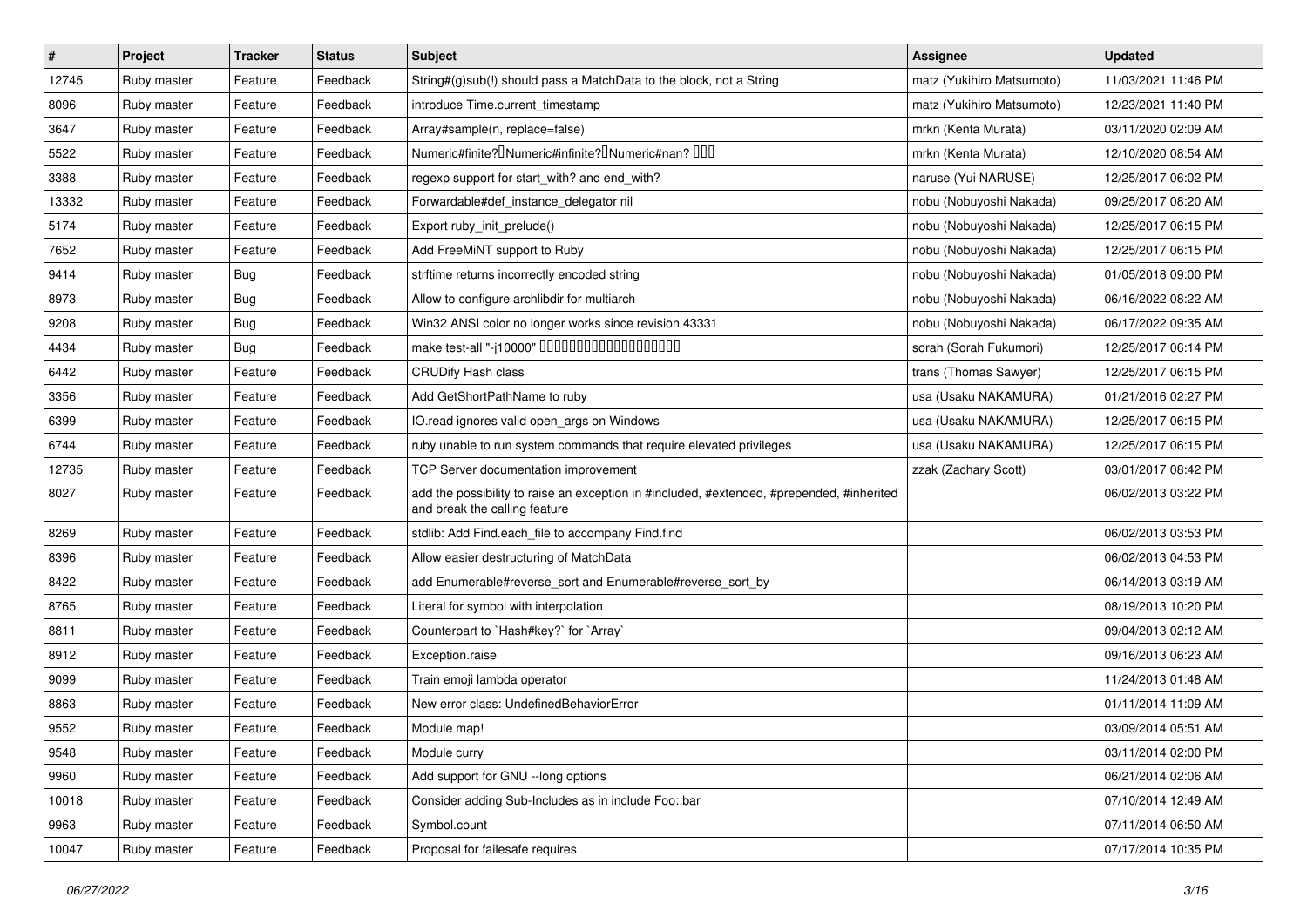| $\vert$ # | Project     | <b>Tracker</b> | <b>Status</b> | Subject                                                                                                               | <b>Assignee</b> | <b>Updated</b>      |
|-----------|-------------|----------------|---------------|-----------------------------------------------------------------------------------------------------------------------|-----------------|---------------------|
| 10040     | Ruby master | Feature        | Feedback      | '%d' and '%t' shorthands for 'Date.new(*args)' and 'Time.new(*args)'                                                  |                 | 07/21/2014 03:42 AM |
| 10108     | Ruby master | Feature        | Feedback      | NameError#name and nested constants                                                                                   |                 | 08/10/2014 04:37 AM |
| 10131     | Ruby master | Feature        | Feedback      | Greatest multiple of r not greater than x                                                                             |                 | 08/14/2014 07:23 AM |
| 8515      | Ruby master | Feature        | Feedback      | don't allow irb to dump output for forever and ever                                                                   |                 | 08/15/2014 09:20 PM |
| 10059     | Ruby master | Feature        | Feedback      | [PATCH and SUGGEST] 0000000000000000000000000000000                                                                   |                 | 09/16/2014 11:54 AM |
| 10254     | Ruby master | Feature        | Feedback      | Array#each and Array#map for nested arrays                                                                            |                 | 09/19/2014 07:38 PM |
| 10270     | Ruby master | Feature        | Feedback      | Hash#insert                                                                                                           |                 | 09/21/2014 01:01 PM |
| 10356     | Ruby master | Feature        | Feedback      | [PATCH 2/2] Remove unused internal functions                                                                          |                 | 10/10/2014 05:24 AM |
| 10228     | Ruby master | Feature        | Feedback      | Statistics module                                                                                                     |                 | 11/10/2014 11:01 PM |
| 10482     | Ruby master | Feature        | Feedback      | Allow ignored items to vary in `Enumerable#chunk`.                                                                    |                 | 11/11/2014 10:08 AM |
| 11154     | Ruby master | Feature        | Feedback      | Postfix '!?' can use as the valid function identifier.                                                                |                 | 05/18/2015 04:49 PM |
| 11227     | Ruby master | Feature        | Feedback      | May it be possible to add some symbols to IO.new() ?                                                                  |                 | 06/06/2015 03:57 AM |
| 10211     | Ruby master | Feature        | Feedback      | Implement Signal.current_trap(sig)                                                                                    |                 | 08/09/2015 01:00 PM |
| 11410     | Ruby master | <b>Bug</b>     | Feedback      | Win32 Registry enumeration performs unnecessary string re-encoding which cause<br>UndefinedConversionError exceptions |                 | 08/13/2015 06:57 AM |
| 5103      | Ruby master | Feature        | Feedback      | [ext/openssl] Object equality for objects based on ASN.1 structures                                                   |                 | 09/13/2015 03:32 AM |
| 5102      | Ruby master | Feature        | Feedback      | [ext/openssl] Purpose of OpenSSL::PKCS12.new / Allow changing the password                                            |                 | 09/13/2015 03:33 AM |
| 11529     | Ruby master | Feature        | Feedback      | extensible % literal declarations                                                                                     |                 | 09/17/2015 05:57 PM |
| 11530     | Ruby master | Feature        | Feedback      | unicode planes                                                                                                        |                 | 09/21/2015 05:46 AM |
| 10930     | Ruby master | Feature        | Feedback      | Allow splat operator to work for string interpolation                                                                 |                 | 12/05/2015 04:53 AM |
| 11791     | Ruby master | Feature        | Feedback      | The literal quotes should accept more quote characters (aka more unicode characters)                                  |                 | 12/09/2015 12:45 AM |
| 11824     | Ruby master | Feature        | Feedback      | Add Enumerator#to_ary for added implicit behavior                                                                     |                 | 12/15/2015 09:48 PM |
| 11918     | Ruby master | Feature        | Feedback      | Make #finite? consistent with #nonzero?                                                                               |                 | 12/29/2015 03:28 PM |
| 11911     | Ruby master | Feature        | Feedback      | Immutable method definitions and/or static dispatch                                                                   |                 | 01/03/2016 07:04 AM |
| 12042     | Ruby master | Feature        | Feedback      | A better interface that returns a list of local variables available where the exception is<br>raised                  |                 | 02/03/2016 05:10 AM |
| 11997     | Ruby master | Feature        | Feedback      | A method to read a file with interpolations                                                                           |                 | 03/17/2016 01:13 PM |
| 12304     | Ruby master | Feature        | Feedback      | String#split with a block                                                                                             |                 | 04/21/2016 12:29 AM |
| 12242     | Ruby master | Feature        | Feedback      | Is it worth adding collision probability of SecureRandom functions in RubyDoc?                                        |                 | 05/15/2016 07:56 AM |
| 10766     | Ruby master | Misc           | Feedback      | Build failed generating RDoc documentation                                                                            |                 | 05/17/2016 06:37 AM |
| 12357     | Ruby master | Feature        | Feedback      | Random#initialize with a String                                                                                       |                 | 05/17/2016 05:20 PM |
| 12263     | Ruby master | Feature        | Feedback      | Feature request: &&. operator (shorthand for foo && foo.method)                                                       |                 | 05/22/2016 06:03 AM |
| 3001      | Ruby master | Feature        | Feedback      | Ruby stdlib: Benchmark::Tms #memberwise drops labels                                                                  |                 | 05/24/2016 01:42 PM |
| 12459     | Ruby master | Feature        | Feedback      | Add type coercion option to ARGV getopts arguements.                                                                  |                 | 06/06/2016 08:37 AM |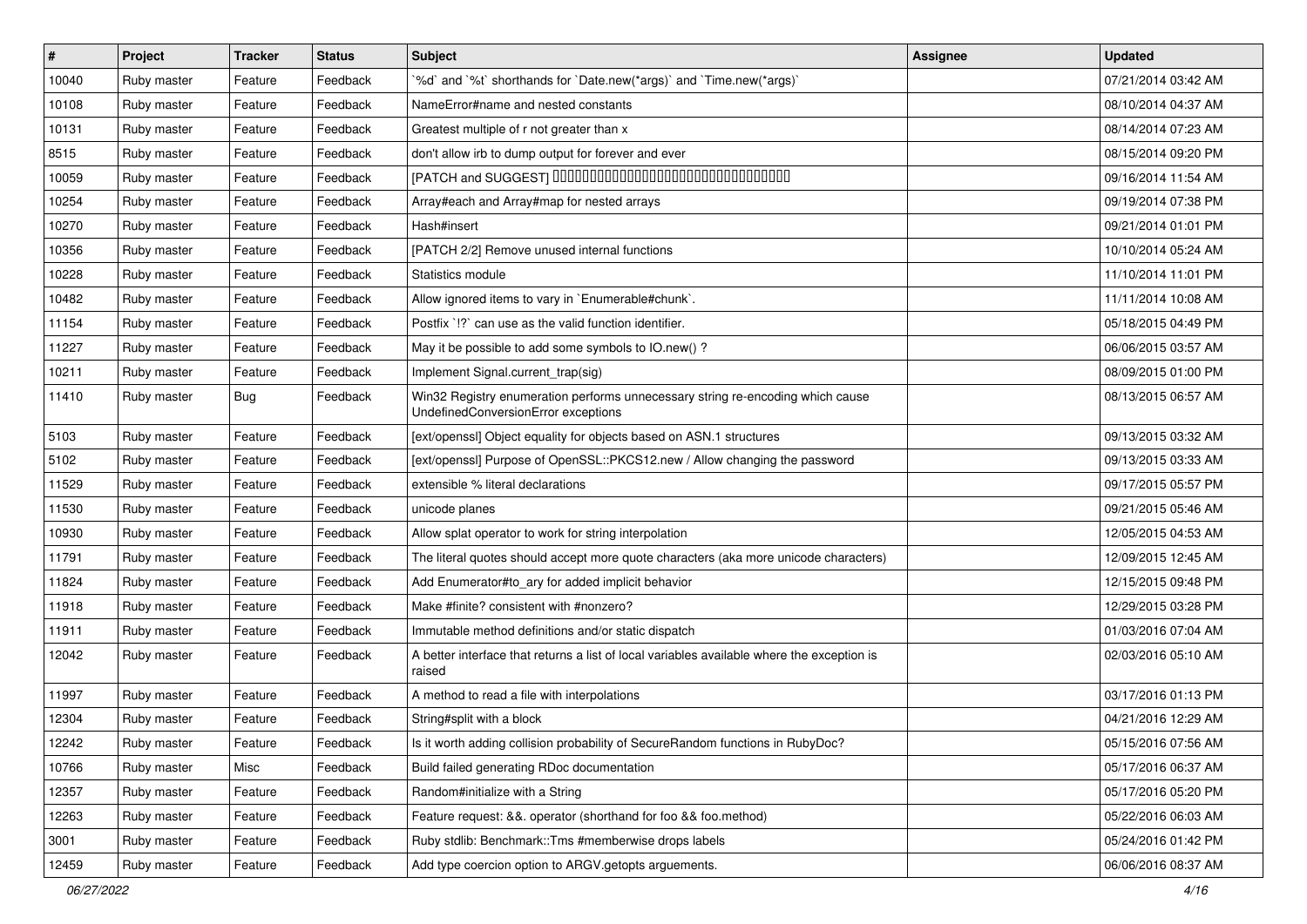| $\sharp$ | Project     | <b>Tracker</b> | <b>Status</b> | Subject                                                                                                              | <b>Assignee</b> | <b>Updated</b>      |
|----------|-------------|----------------|---------------|----------------------------------------------------------------------------------------------------------------------|-----------------|---------------------|
| 12481    | Ruby master | Feature        | Feedback      | Add Array#view to allow opt-in copy-on-write sharing of Array contents                                               |                 | 07/19/2016 09:08 AM |
| 12744    | Ruby master | Feature        | Feedback      | Add str.reverse_each_char and str.reverse_chars                                                                      |                 | 09/16/2016 10:41 AM |
| 12138    | Ruby master | Feature        | Feedback      | Support `Kernel#load_with_env(filename, cbase: SomeMod, cref: someMod, binding:<br>SomeMod) # => obj`                |                 | 09/29/2016 11:44 PM |
| 4147     | Ruby master | Feature        | Feedback      | Array#sample 00000000                                                                                                |                 | 11/21/2016 04:59 AM |
| 12964    | Ruby master | Feature        | Feedback      | Add sub? and gsub? method to string class.                                                                           |                 | 11/22/2016 10:13 AM |
| 12715    | Ruby master | Feature        | Feedback      | Allow ruby hackers to omit having to specify class or module mandatory, if they know<br>exactly what they want to do |                 | 11/25/2016 09:01 AM |
| 13025    | Ruby master | Feature        | Feedback      | String equality operator does not perform implicit conversion                                                        |                 | 12/12/2016 07:18 AM |
| 13057    | Ruby master | Misc           | Feedback      | BasicObject#_send_ documentation contains references to #send                                                        |                 | 12/26/2016 09:49 PM |
| 12957    | Ruby master | Feature        | Feedback      | A more OO way to create lambda Procs                                                                                 |                 | 01/24/2017 08:43 PM |
| 13207    | Ruby master | Feature        | Feedback      | Allow keyword local variable names like `class` or `for`                                                             |                 | 02/13/2017 06:22 AM |
| 13290    | Ruby master | Feature        | Feedback      | A method to use a hash like in a case construction                                                                   |                 | 03/13/2017 07:28 AM |
| 13166    | Ruby master | Feature        | Feedback      | Feature Request: Byte Arrays for Ruby 3                                                                              |                 | 03/31/2017 08:04 AM |
| 13559    | Ruby master | Feature        | Feedback      | Change implementation of Feature #6721                                                                               |                 | 05/18/2017 12:31 PM |
| 13588    | Ruby master | Feature        | Feedback      | Add Encoding#min_char_size, #max_char_size, #minmax_char_size                                                        |                 | 05/29/2017 07:51 AM |
| 12399    | Ruby master | Feature        | Feedback      | Restricted, safe version of `Kernel#eval`                                                                            |                 | 06/13/2017 12:24 AM |
| 13613    | Ruby master | Feature        | Feedback      | Prefer that require/require_relative/load to tell us permission error if the target file is<br>unreadable            |                 | 09/25/2017 12:16 PM |
| 13923    | Ruby master | Feature        | Feedback      | Idiom to release resources safely, with less indentations                                                            |                 | 09/26/2017 08:31 AM |
| 12854    | Ruby master | Feature        | Feedback      | Proc#curry should return an instance of the class, not Proc                                                          |                 | 10/25/2017 09:59 PM |
| 2715     | Ruby master | Feature        | Feedback      | Optimization to avoid spawning shell in Kernel#system call should check for failure<br>conditions                    |                 | 12/25/2017 06:00 PM |
| 4046     | Ruby master | Feature        | Feedback      | Saving C's **argv and cwd allows Ruby programs to reliably restart themselves                                        |                 | 12/25/2017 06:14 PM |
| 4645     | Ruby master | Feature        | Feedback      | Pass existing buffer to getsockopt                                                                                   |                 | 12/25/2017 06:14 PM |
| 4712     | Ruby master | Feature        | Feedback      | File.writable? inaccurate in windows                                                                                 |                 | 12/25/2017 06:14 PM |
| 5145     | Ruby master | Feature        | Feedback      | Function extension of Array#transpose                                                                                |                 | 12/25/2017 06:15 PM |
| 5360     | Ruby master | Feature        | Feedback      | BasicObject#binding                                                                                                  |                 | 12/25/2017 06:15 PM |
| 5606     | Ruby master | Feature        | Feedback      | String#each_match(regexp)                                                                                            |                 | 12/25/2017 06:15 PM |
| 5805     | Ruby master | Feature        | Feedback      | object_hexid                                                                                                         |                 | 12/25/2017 06:15 PM |
| 6263     | Ruby master | Feature        | Feedback      | Simple access to toplevel object (main)                                                                              |                 | 12/25/2017 06:15 PM |
| 6315     | Ruby master | Feature        | Feedback      | handler to trace output of each line of code executed                                                                |                 | 12/25/2017 06:15 PM |
| 6444     | Ruby master | Feature        | Feedback      | alias for String#index                                                                                               |                 | 12/25/2017 06:15 PM |
| 6507     | Ruby master | Feature        | Feedback      | File Literal                                                                                                         |                 | 12/25/2017 06:15 PM |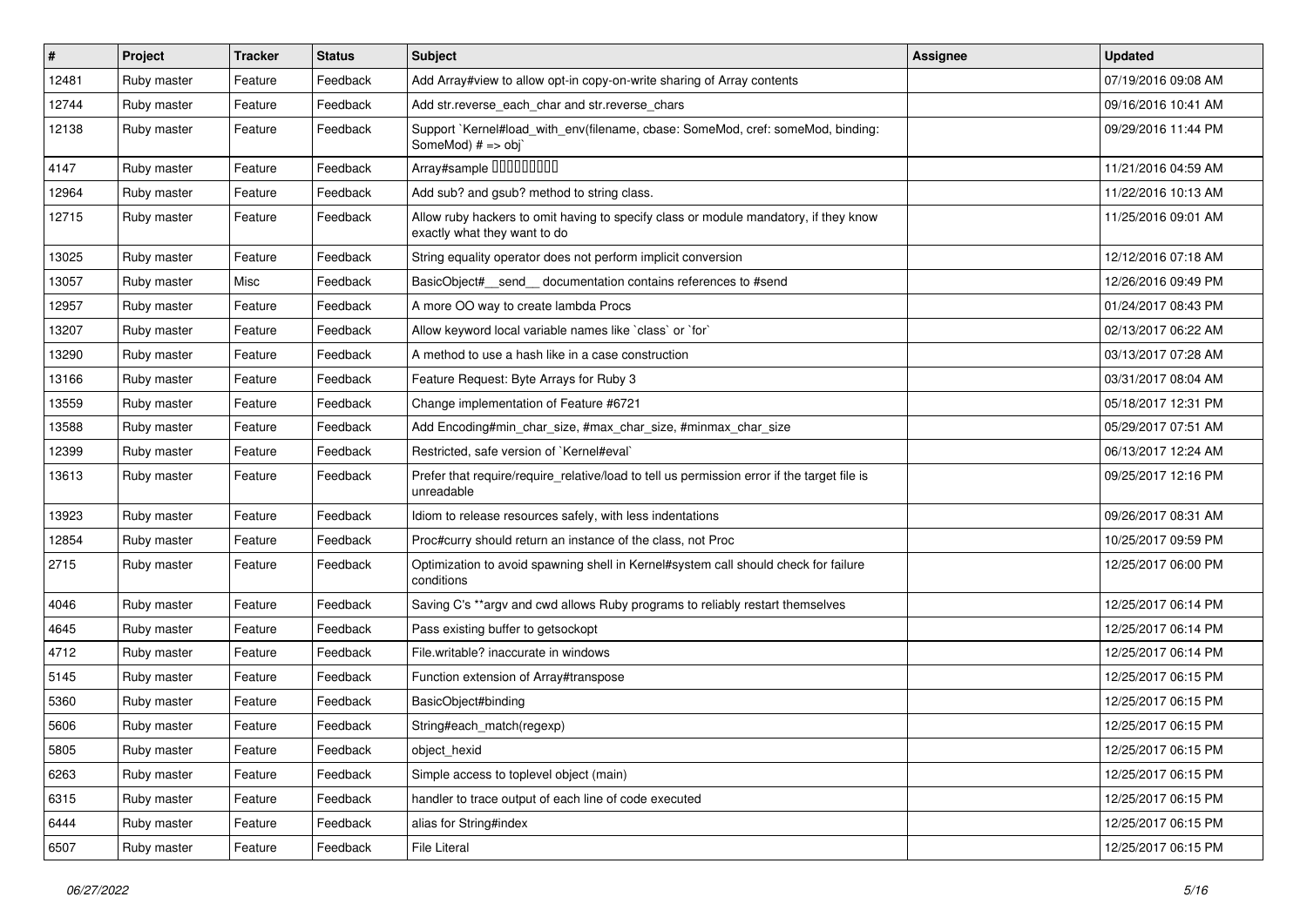| $\vert$ # | Project     | <b>Tracker</b> | <b>Status</b> | <b>Subject</b>                                                                                                                                                              | <b>Assignee</b> | <b>Updated</b>      |
|-----------|-------------|----------------|---------------|-----------------------------------------------------------------------------------------------------------------------------------------------------------------------------|-----------------|---------------------|
| 6737      | Ruby master | Feature        | Feedback      | Add Hash#read and alias as #[].                                                                                                                                             |                 | 12/25/2017 06:15 PM |
| 6792      | Ruby master | Feature        | Feedback      | request for easier system properties access                                                                                                                                 |                 | 12/25/2017 06:15 PM |
| 6793      | Ruby master | Feature        | Feedback      | easier ability to "run as the currently running ruby"                                                                                                                       |                 | 12/25/2017 06:15 PM |
| 6808      | Ruby master | Feature        | Feedback      | Implicit index for enumerations                                                                                                                                             |                 | 12/25/2017 06:15 PM |
| 7114      | Ruby master | Feature        | Feedback      | New classes: `HumanTime::LocalTime`, `HumanTime::Duration`                                                                                                                  |                 | 12/25/2017 06:15 PM |
| 7240      | Ruby master | Feature        | Feedback      | Inheritable #included/#extended Hooks For Modules                                                                                                                           |                 | 12/25/2017 06:15 PM |
| 8062      | Ruby master | Feature        | Feedback      | Argument error stack trace to specify the 'called' method                                                                                                                   |                 | 12/25/2017 06:15 PM |
| 8788      | Ruby master | Feature        | Feedback      | use eventfd on newer Linux instead of pipe for timer thread                                                                                                                 |                 | 12/25/2017 06:15 PM |
| 9777      | Ruby master | Feature        | Feedback      | Feature Proposal: Proc#to_lambda                                                                                                                                            |                 | 01/05/2018 09:00 PM |
| 10351     | Ruby master | Feature        | Feedback      | [PATCH] prevent CVE-2014-6277                                                                                                                                               |                 | 01/05/2018 09:01 PM |
| 14417     | Ruby master | Feature        | Feedback      | String#sub / String#gsub 00000 Symbol 0 Hash000000000000                                                                                                                    |                 | 02/04/2018 01:05 PM |
| 8573      | Ruby master | Feature        | Feedback      | Add String#format method(not an alias of String#%)                                                                                                                          |                 | 04/18/2018 09:59 AM |
| 14390     | Ruby master | Feature        | Feedback      | UnboundMethod#to proc                                                                                                                                                       |                 | 05/18/2018 03:24 AM |
| 14778     | Ruby master | Feature        | Feedback      | Make Object#dup accept a block                                                                                                                                              |                 | 05/27/2018 07:52 AM |
| 11538     | Ruby master | Feature        | Feedback      | ensure variable syntax                                                                                                                                                      |                 | 06/06/2018 10:21 AM |
| 14884     | Ruby master | Bug            | Feedback      | msys2 mingw32 'rake' has unexpected text at top of file                                                                                                                     |                 | 07/04/2018 11:20 PM |
| 11098     | Ruby master | Feature        | Feedback      | Thread-level allocation counting                                                                                                                                            |                 | 10/09/2018 01:52 AM |
| 15049     | Ruby master | Feature        | Feedback      | [Request] Easily access all keyword arguments within a method                                                                                                               |                 | 10/15/2018 05:36 PM |
| 13822     | Ruby master | Feature        | Feedback      | Time.dst_changes(t=Time.now.year)                                                                                                                                           |                 | 12/13/2018 01:31 AM |
| 15606     | Ruby master | Feature        | Feedback      | Precedence of $-\omega$ and $+\omega$                                                                                                                                       |                 | 02/16/2019 06:02 AM |
| 15612     | Ruby master | Feature        | Feedback      | A construct to restrict the scope of local variables                                                                                                                        |                 | 02/20/2019 01:55 AM |
| 15632     | Ruby master | Feature        | Feedback      | Dynamic method references                                                                                                                                                   |                 | 03/18/2019 08:24 PM |
| 13677     | Ruby master | Feature        | Feedback      | Add more details to error "Name or service not known (SocketError)"                                                                                                         |                 | 04/01/2019 09:12 AM |
| 12698     | Ruby master | Feature        | Feedback      | Method to delete a substring by regex match                                                                                                                                 |                 | 04/25/2019 01:05 PM |
| 10394     | Ruby master | Feature        | Feedback      | An instance method on Enumerator that evaluates the block under with self being the<br>block variable.                                                                      |                 | 04/30/2019 11:58 AM |
| 15905     | Ruby master | Misc           | Feedback      | [Documentation] [Request for the wiki at<br>https://bugs.ruby-lang.org/projects/ruby-trunk/wiki] - Consider adding more information to<br>statically compiled ruby variants |                 | 06/06/2019 03:07 PM |
| 13220     | Ruby master | <b>Bug</b>     | Feedback      | Enhance support of Unicode strings manipulation                                                                                                                             |                 | 06/14/2019 08:58 PM |
| 8077      | Ruby master | Feature        | Feedback      | Returning Dir objects from C extensions                                                                                                                                     |                 | 07/15/2019 10:48 PM |
| 10867     | Ruby master | Feature        | Feedback      | An ATOMIC_GET operation should be written and used.                                                                                                                         |                 | 07/23/2019 03:13 PM |
| 11300     | Ruby master | Feature        | Feedback      | [PATCH] Add String#bin for parity with #hex and #oct.                                                                                                                       |                 | 07/23/2019 06:11 PM |
| 16017     | Ruby master | Feature        | Feedback      | <b>String and Array Slices</b>                                                                                                                                              |                 | 07/24/2019 07:28 AM |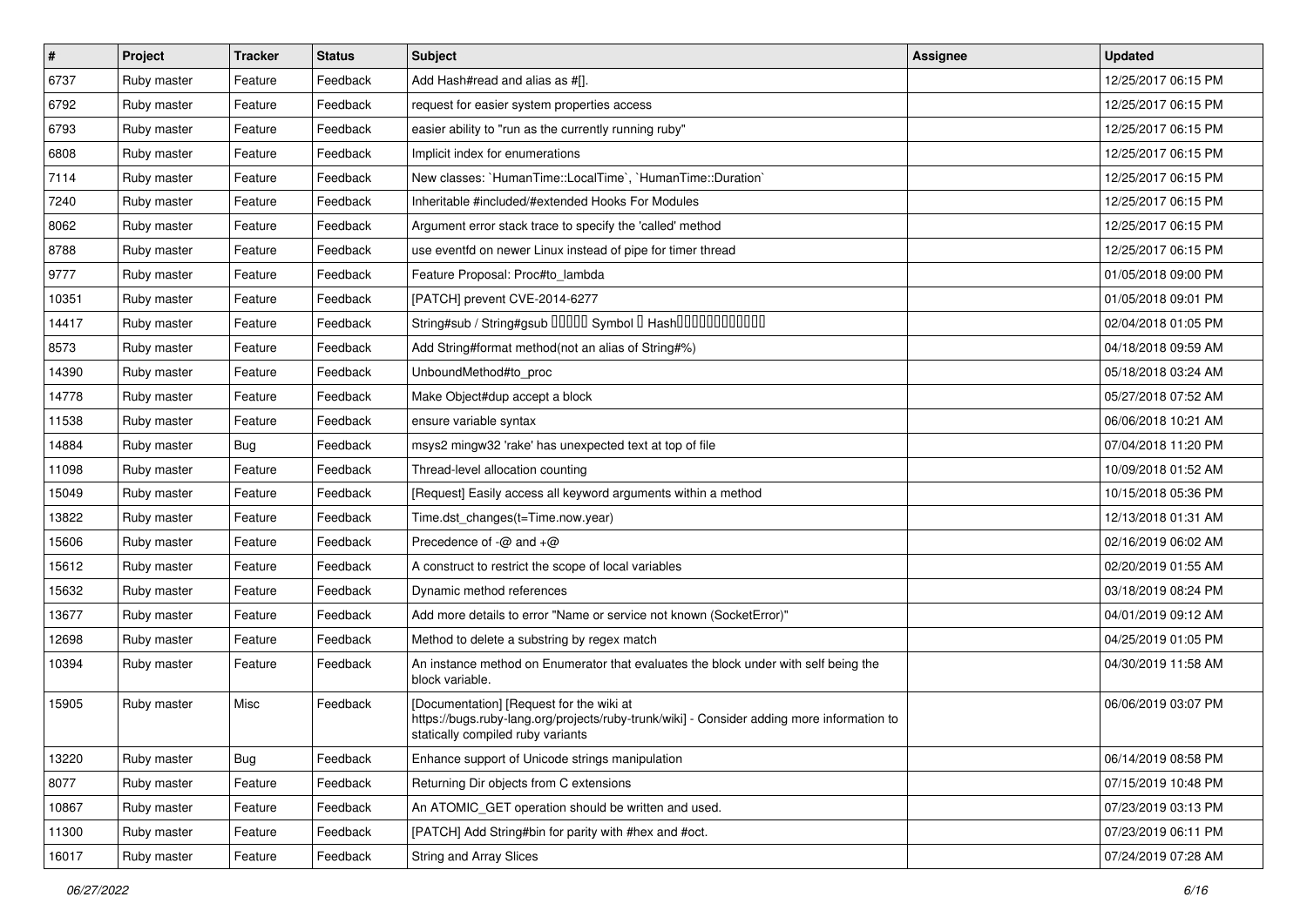| #     | <b>Project</b> | <b>Tracker</b> | <b>Status</b> | <b>Subject</b>                                                                     | Assignee | <b>Updated</b>      |
|-------|----------------|----------------|---------------|------------------------------------------------------------------------------------|----------|---------------------|
| 16021 | Ruby master    | Feature        | Feedback      | floor/ceil/round/truncate should accept a :step argument                           |          | 09/19/2019 03:20 PM |
| 15787 | Ruby master    | Bug            | Feedback      | LoadError by EPERM on read-only volume                                             |          | 12/29/2019 06:46 AM |
| 8172  | Ruby master    | Feature        | Feedback      | IndexError-returning counterparts to destructive Array methods                     |          | 12/30/2019 07:19 PM |
| 15722 | Ruby master    | Feature        | Feedback      | `Kernel#case?`                                                                     |          | 02/29/2020 07:25 AM |
| 16699 | Ruby master    | Feature        | Feedback      | Silence/ignore particular warnings from some parts of the code (in a .rb file)     |          | 03/20/2020 09:24 PM |
| 15771 | Ruby master    | Feature        | Feedback      | Add `String#split` option to set `split_type string` with a single space separator |          | 05/27/2020 09:19 PM |
| 13257 | Ruby master    | Feature        | Feedback      | Symbol#singleton_class should be undef                                             |          | 06/01/2020 09:41 PM |
| 16848 | Ruby master    | Feature        | Feedback      | Allow callables in \$LOAD PATH                                                     |          | 06/26/2020 02:15 PM |
| 17132 | Ruby master    | Bug            | Feedback      | vcs.rb doesn't detect git submodules as vcs                                        |          | 08/31/2020 11:31 AM |
| 17147 | Ruby master    | Feature        | Feedback      | New method to get frozen strings from String objects                               |          | 09/07/2020 01:41 AM |
| 17170 | Ruby master    | Feature        | Feedback      | Numeric.zero, Numeric.one                                                          |          | 09/16/2020 01:36 AM |
| 16994 | Ruby master    | Feature        | Feedback      | Sets: shorthand for frozen sets of symbols / strings                               |          | 09/25/2020 08:15 PM |
| 16851 | Ruby master    | Feature        | Feedback      | Ruby hashing algorithm could be improved using Tabulation Hashing                  |          | 10/22/2020 09:18 AM |
| 8421  | Ruby master    | Feature        | Feedback      | add Enumerable#find_map and Enumerable#find_all_map                                |          | 11/29/2020 11:40 PM |
| 17384 | Ruby master    | Feature        | Feedback      | shorthand of Hash#merge                                                            |          | 12/10/2020 06:14 AM |
| 7796  | Ruby master    | Feature        | Feedback      | Hash#keys should return a set                                                      |          | 12/10/2020 08:49 AM |
| 7986  | Ruby master    | Feature        | Feedback      | Custom case statement comparison method                                            |          | 12/10/2020 08:50 AM |
| 9076  | Ruby master    | Feature        | Feedback      | New one-argument block syntax: &.                                                  |          | 12/10/2020 08:53 AM |
| 17342 | Ruby master    | Feature        | Feedback      | Hash#fetch_set                                                                     |          | 12/17/2020 05:28 AM |
| 17278 | Ruby master    | Feature        | Feedback      | On-demand sharing of constants for Ractor                                          |          | 02/01/2021 04:24 PM |
| 17598 | Ruby master    | Feature        | Feedback      | $00000000000000010$                                                                |          | 02/03/2021 01:13 AM |
| 17520 | Ruby master    | Feature        | Feedback      | Allow symbols starting with number, e.g. : 2_weeks                                 |          | 02/09/2021 10:36 PM |
| 15752 | Ruby master    | Feature        | Feedback      | A dedicated module for experimental features                                       |          | 03/17/2021 04:38 AM |
| 17685 | Ruby master    | Feature        | Feedback      | Marshal format for out of band buffer objects                                      |          | 03/24/2021 07:39 AM |
| 12133 | Ruby master    | Feature        | Feedback      | Ability to exclude start when defining a range                                     |          | 04/07/2021 06:49 AM |
| 16962 | Ruby master    | Feature        | Feedback      | Make IO.for_fd autoclose option default to false                                   |          | 06/17/2021 06:54 AM |
| 17992 | Ruby master    | Feature        | Feedback      | Upstreaming the htmlentities gem into CGI#.(un)escape_html                         |          | 06/30/2021 02:26 PM |
| 18042 | Ruby master    | Feature        | Feedback      | YARV code optimization                                                             |          | 07/27/2021 09:11 PM |
| 18049 | Ruby master    | <b>Bug</b>     | Feedback      | Cannot build ruby-3.0.2 on NetBSD                                                  |          | 08/01/2021 12:36 AM |
| 16428 | Ruby master    | Feature        | Feedback      | Add Array#uniq?, Enumerable#uniq?                                                  |          | 08/14/2021 06:12 AM |
| 13683 | Ruby master    | Feature        | Feedback      | Add strict Enumerable#single                                                       |          | 09/02/2021 05:52 PM |
| 12719 | Ruby master    | Feature        | Feedback      | 'Struct#merge' for partial updates                                                 |          | 09/29/2021 09:16 PM |
| 16953 | Ruby master    | Bug            | Feedback      | Windows bash bin files removed in master                                           |          | 10/15/2021 01:57 AM |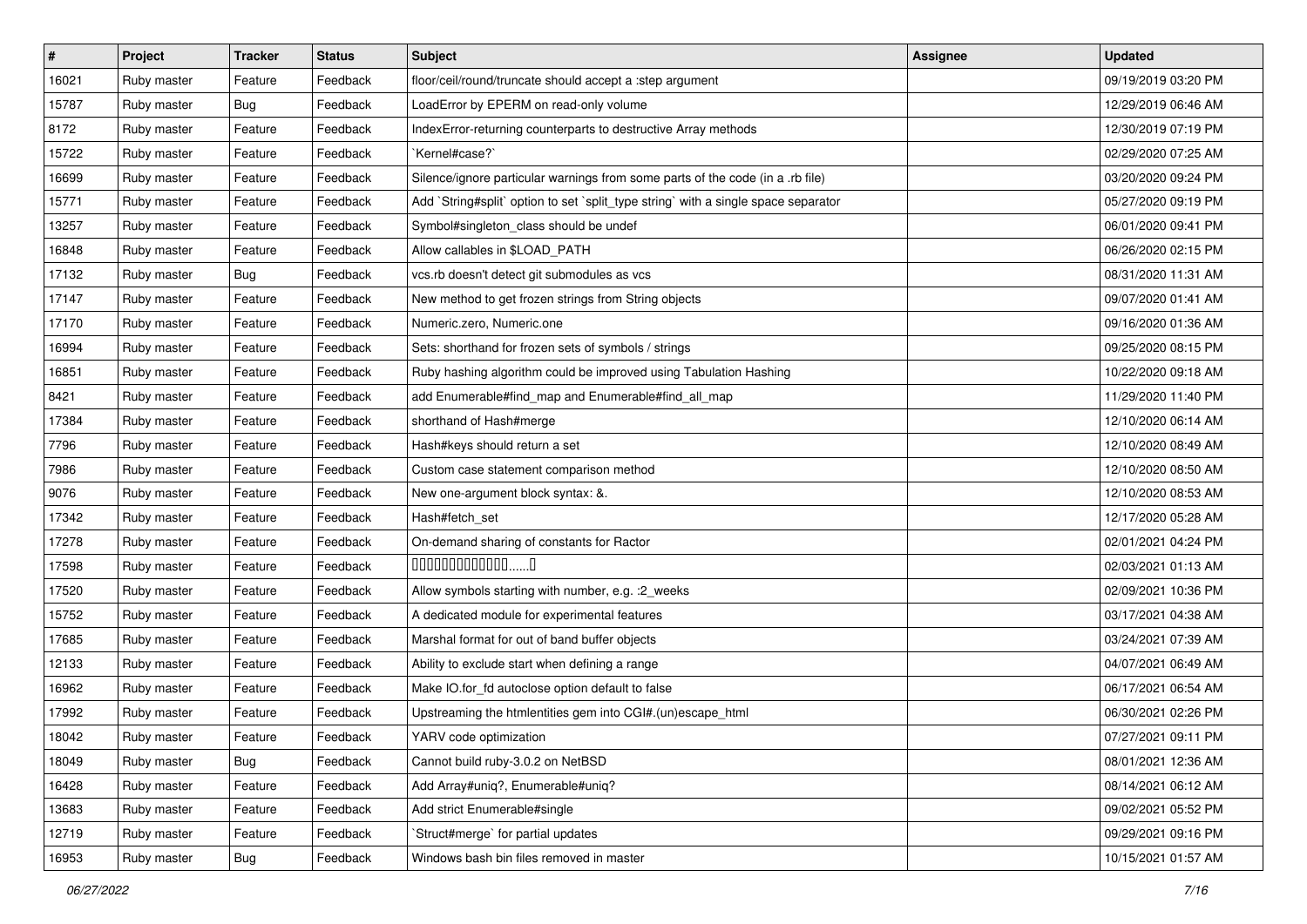| $\vert$ # | Project     | <b>Tracker</b> | <b>Status</b> | Subject                                                                                                                | <b>Assignee</b> | <b>Updated</b>      |
|-----------|-------------|----------------|---------------|------------------------------------------------------------------------------------------------------------------------|-----------------|---------------------|
| 18280     | Ruby master | Feature        | Feedback      | Allow rb utf8 str new cstr(NULL)                                                                                       |                 | 11/11/2021 10:28 AM |
| 18336     | Ruby master | Feature        | Feedback      | How to deal with Trojan Source vulnerability                                                                           |                 | 11/23/2021 08:39 PM |
| 17765     | Ruby master | Bug            | Feedback      | Segmentation fault when calling String#gsub                                                                            |                 | 12/02/2021 06:57 PM |
| 18047     | Ruby master | Feature        | Feedback      | TracePoint: Add event type for constant access                                                                         |                 | 12/02/2021 08:35 PM |
| 17721     | Ruby master | Feature        | Feedback      | Proc.new should be able to contruct a lambda                                                                           |                 | 12/03/2021 11:52 AM |
| 14835     | Ruby master | Feature        | Feedback      | Support TracePoint#raised_exception on non-:raise events                                                               |                 | 12/04/2021 06:49 AM |
| 14794     | Ruby master | Feature        | Feedback      | Primitive arrays (Ruby 3x3)                                                                                            |                 | 12/11/2021 02:07 PM |
| 8258      | Ruby master | Feature        | Feedback      | Dir#escape_glob                                                                                                        |                 | 12/23/2021 11:40 PM |
| 9678      | Ruby master | Feature        | Feedback      | New heredoc syntax                                                                                                     |                 | 12/23/2021 11:40 PM |
| 12982     | Ruby master | Feature        | Feedback      | ruby 2.3.1 got crash on macos                                                                                          |                 | 12/23/2021 11:40 PM |
| 15344     | Ruby master | Feature        | Feedback      | Being proactive about Ruby security                                                                                    |                 | 12/23/2021 11:40 PM |
| 18430     | Ruby master | Bug            | Feedback      | Raspberry Pi 3.0.3 Compile Issue                                                                                       |                 | 12/28/2021 12:46 AM |
| 16122     | Ruby master | Feature        | Feedback      | Struct::Value: simple immutable value object                                                                           |                 | 02/12/2022 09:54 PM |
| 18607     | Ruby master | <b>Bug</b>     | Feedback      | Ruby 2.7.5 fails to configure on macOS Monterey on mac with M1 Pro                                                     |                 | 03/04/2022 01:08 PM |
| 18648     | Ruby master | Feature        | Feedback      | ruby2_keywords and  name arguments with impossible names                                                               |                 | 03/18/2022 06:25 PM |
| 18750     | Ruby master | <b>Bug</b>     | Feedback      | Segmentation fault on SIGINT when waiting in TracePoint handler                                                        |                 | 04/29/2022 10:47 AM |
| 18785     | Ruby master | Bug            | Feedback      | RbConfig::MAKEFILE_CONFIG["warnflags"] contains "-Wno-cast-function-type" which is<br>not compatible with clang 13.0.0 |                 | 05/25/2022 06:39 PM |
| 14434     | Ruby master | Bug            | Feedback      | IO#reopen fails after EPIPE                                                                                            |                 | 06/09/2022 05:33 AM |
| 16143     | Ruby master | <b>Bug</b>     | Feedback      | BOM UTF-8 is not removed after rewind                                                                                  |                 | 06/09/2022 06:51 AM |
| 17656     | Ruby master | <b>Bug</b>     | Feedback      | Improper functions shown in C level backtrace information                                                              |                 | 06/09/2022 08:40 AM |
| 18123     | Ruby master | <b>Bug</b>     | Feedback      | addr2line.c: Define `SHF_COMPRESSED`                                                                                   |                 | 06/09/2022 09:11 AM |
| 18121     | Ruby master | <b>Bug</b>     | Feedback      | addr2line.c: Endianness                                                                                                |                 | 06/09/2022 09:13 AM |
| 18081     | Ruby master | <b>Bug</b>     | Feedback      | addr2line.c: Wrong section for `DW_AT_ranges`                                                                          |                 | 06/09/2022 09:19 AM |
| 9921      | Ruby master | <b>Bug</b>     | Feedback      | gmtime_r, win32.h, and <string></string>                                                                               |                 | 06/10/2022 05:39 AM |
| 18691     | Ruby master | Misc           | Feedback      | An option to run `make rbconfig.rb` in a different directory                                                           |                 | 06/16/2022 04:59 PM |
| 18834     | Ruby master | Misc           | Feedback      | Significant change in loop speeds (regressing using while loop on ARM chips)                                           |                 | 06/23/2022 03:30 PM |
| 8083      | Ruby master | Feature        | Assigned      | Exit status is limited to one-byte values which is invalid for Windows                                                 | cruby-windows   | 03/14/2013 08:26 PM |
| 12040     | Ruby master | <b>Bug</b>     | Assigned      | [Win32] File.stat fails on a mounted volume                                                                            | cruby-windows   | 02/01/2016 08:13 AM |
| 7968      | Ruby master | <b>Bug</b>     | Assigned      | Poor UDPSocket#send performance in ruby 2.0.0 on windows                                                               | cruby-windows   | 10/23/2017 12:23 AM |
| 9944      | Ruby master | <b>Bug</b>     | Assigned      | in ruby for windows in "system" a redirection to append a file works incorrectly                                       | cruby-windows   | 01/05/2018 09:00 PM |
| 12656     | Ruby master | Feature        | Assigned      | Expand short paths with File.expand_path                                                                               | cruby-windows   | 01/31/2018 02:31 PM |
| 1644      | Ruby master | Feature        | Assigned      | recv on inherited socket wrapped in TCPSocket does not read data, on Windows                                           | cruby-windows   | 12/10/2020 08:45 AM |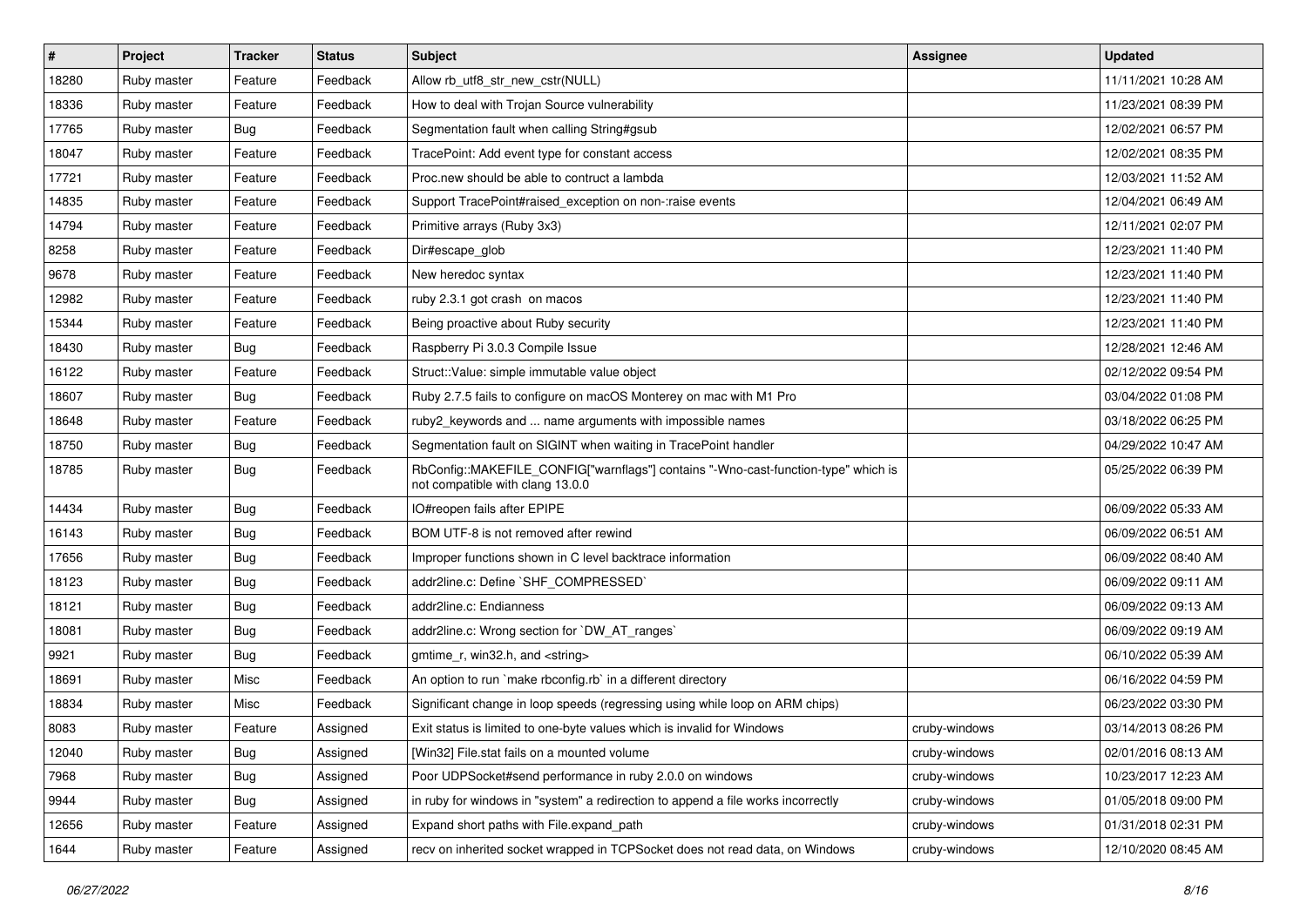| #     | Project     | <b>Tracker</b> | <b>Status</b> | Subject                                                                                             | <b>Assignee</b>       | <b>Updated</b>      |
|-------|-------------|----------------|---------------|-----------------------------------------------------------------------------------------------------|-----------------------|---------------------|
| 12442 | Ruby master | Bug            | Assigned      | TestArgf#test_textmode fails on cygwin                                                              | cruby-cygwin          | 05/19/2022 08:20 AM |
| 12444 | Ruby master | <b>Bug</b>     | Assigned      | Segmentation fault when running TestException#test_machine_stackoverflow on cygwin                  | cruby-cygwin          | 05/19/2022 08:20 AM |
| 12445 | Ruby master | <b>Bug</b>     | Assigned      | Testing TestIO#test_open_fifo_does_not_block_other_threads results in deadlock on<br>cygwin         | cruby-cygwin          | 05/19/2022 08:20 AM |
| 12506 | Ruby master | Bug            | Assigned      | On cygwin, Feature #5994 does not work                                                              | cruby-cygwin          | 05/19/2022 08:20 AM |
| 13999 | Ruby master | <b>Bug</b>     | Assigned      | Cygwin OOD ripper_state_lex.rb 00000000                                                             | cruby-cygwin          | 05/19/2022 08:20 AM |
| 17882 | Ruby master | Bug            | Assigned      | bootstraptest/test_ractor.rb:224 segfaults on Cygwin                                                | cruby-cygwin          | 05/19/2022 08:20 AM |
| 10459 | Ruby master | Feature        | Assigned      | [PATCH] rfc3339 method for Time                                                                     | akr (Akira Tanaka)    | 05/21/2015 08:14 AM |
| 12497 | Ruby master | Feature        | Assigned      | GMP version of divmod may be slower                                                                 | akr (Akira Tanaka)    | 08/10/2016 03:11 AM |
| 13047 | Ruby master | Feature        | Assigned      | Use String literal instead of `String#+` for multiline pretty-printing of multiline strings         | akr (Akira Tanaka)    | 02/22/2017 07:09 AM |
| 14066 | Ruby master | Feature        | Assigned      | Add CAA DNS RR on Resolv                                                                            | akr (Akira Tanaka)    | 11/10/2017 06:50 AM |
| 3608  | Ruby master | Feature        | Assigned      | Enhancing Pathname#each_child to be lazy                                                            | akr (Akira Tanaka)    | 12/25/2017 06:14 PM |
| 7362  | Ruby master | Feature        | Assigned      | Adding Pathname#start_with?                                                                         | akr (Akira Tanaka)    | 12/25/2017 06:15 PM |
| 7412  | Ruby master | Feature        | Assigned      | Pathname#relative_path_from does not support mixed directory separators on windows                  | akr (Akira Tanaka)    | 01/05/2018 09:00 PM |
| 10129 | Ruby master | Feature        | Assigned      | More descriptive error message for failed net/http requests                                         | akr (Akira Tanaka)    | 01/05/2018 09:01 PM |
| 10637 | Ruby master | Feature        | Assigned      | Puppet orchestration on vagrant fails with Error: Non-HTTP proxy URI                                | akr (Akira Tanaka)    | 09/23/2020 10:23 PM |
| 11322 | Ruby master | Feature        | Assigned      | OpenUri: RuntimeError: HTTP redirection loop                                                        | akr (Akira Tanaka)    | 11/13/2020 03:52 AM |
| 14922 | Ruby master | Feature        | Assigned      | Resolv getaddresses ignores AAAA records for IPv6                                                   | akr (Akira Tanaka)    | 11/13/2020 04:01 AM |
| 16937 | Ruby master | Feature        | Assigned      | Add DNS over HTTP to Resolv                                                                         | akr (Akira Tanaka)    | 12/10/2020 09:15 AM |
| 13513 | Ruby master | <b>Bug</b>     | Assigned      | Resolv::DNS::Message.decode hangs after detecting truncation in UDP messages                        | akr (Akira Tanaka)    | 03/08/2021 11:35 PM |
| 17297 | Ruby master | Feature        | Assigned      | Feature: Introduce Pathname.mktmpdir                                                                | akr (Akira Tanaka)    | 08/30/2021 06:51 AM |
| 17296 | Ruby master | Feature        | Assigned      | Feature: Pathname#chmod use FileUtils.chmod instead of File                                         | akr (Akira Tanaka)    | 08/30/2021 06:51 AM |
| 17294 | Ruby master | Feature        | Assigned      | Feature: Allow method chaining with Pathname#mkpath Pathname#rmtree                                 | akr (Akira Tanaka)    | 08/30/2021 06:52 AM |
| 17295 | Ruby master | Feature        | Assigned      | Feature: Create a directory and file with Pathname#touch                                            | akr (Akira Tanaka)    | 09/28/2021 01:20 AM |
| 18450 | Ruby master | Feature        | Assigned      | Force break in prettyprint                                                                          | akr (Akira Tanaka)    | 12/29/2021 02:02 PM |
| 8445  | Ruby master | <b>Bug</b>     | Assigned      | IO.open and IO#set_enconding does not support :fallback option                                      | akr (Akira Tanaka)    | 06/14/2022 06:02 AM |
| 14917 | Ruby master | Misc           | Assigned      | Add RDoc documents to tar ball                                                                      | aycabta (aycabta.)    | 07/21/2018 09:29 AM |
| 13604 | Ruby master | Feature        | Assigned      | Exposing alternative interface of readline                                                          | aycabta (aycabta.)    | 01/20/2020 05:34 AM |
| 15371 | Ruby master | Feature        | Assigned      | IRB with ARGV                                                                                       | aycabta (aycabta.)    | 02/14/2020 11:35 AM |
| 18459 | Ruby master | Feature        | Assigned      | IRB autocomplete dropdown colour options                                                            | aycabta (aycabta.)    | 01/05/2022 02:15 AM |
| 6351  | Ruby master | <b>Bug</b>     | Assigned      | transcode table generator does not support multi characters of Unicode                              | duerst (Martin Dürst) | 12/25/2017 06:15 PM |
| 16842 | Ruby master | Bug            | Assigned      | 'inspect' prints the UTF-8 character U+0085 (NEXT LINE) verbatim even though it is not<br>printable | duerst (Martin Dürst) | 02/26/2021 05:43 AM |
| 18337 | Ruby master | Bug            | Assigned      | Ruby allows zero-width characters in identifiers                                                    | duerst (Martin Dürst) | 11/24/2021 09:13 AM |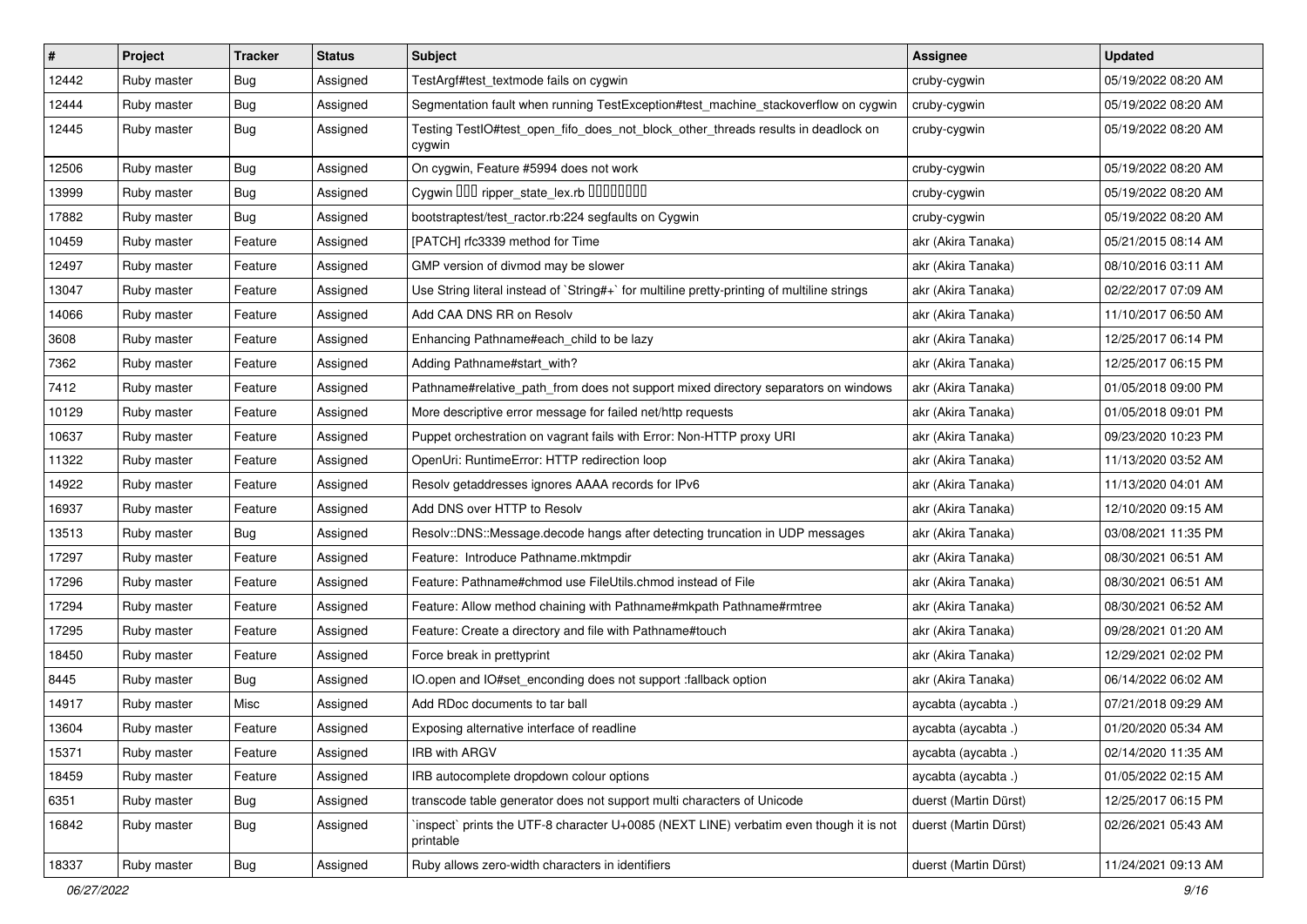| $\vert$ # | Project     | <b>Tracker</b> | <b>Status</b> | Subject                                                                                                                                                             | <b>Assignee</b>                | <b>Updated</b>      |
|-----------|-------------|----------------|---------------|---------------------------------------------------------------------------------------------------------------------------------------------------------------------|--------------------------------|---------------------|
| 13671     | Ruby master | Bug            | Assigned      | Regexp with lookbehind and case-insensitivity raises RegexpError only on strings with<br>certain characters                                                         | duerst (Martin Dürst)          | 11/30/2021 04:42 AM |
| 2631      | Ruby master | Feature        | Assigned      | Allow IO#reopen to take a block                                                                                                                                     | Glass saga (Masaki Matsushita) | 05/24/2018 01:22 PM |
| 7148      | Ruby master | Feature        | Assigned      | Improved Tempfile w/o DelegateClass                                                                                                                                 | Glass_saga (Masaki Matsushita) | 03/27/2019 09:51 AM |
| 15628     | Ruby master | Feature        | Assigned      | init_inetsock_internal should fallback to IPv4 if IPv6 is unreachable                                                                                               | Glass_saga (Masaki Matsushita) | 09/25/2020 05:42 AM |
| 13508     | Ruby master | Feature        | Assigned      | How remove/refactor code related mathn library.                                                                                                                     | hsbt (Hiroshi SHIBATA)         | 12/25/2017 06:15 PM |
| 14679     | Ruby master | Bug            | Assigned      | StdLib gems should properly specify their dependencies                                                                                                              | hsbt (Hiroshi SHIBATA)         | 04/11/2018 01:14 PM |
| 5617      | Ruby master | Feature        | Assigned      | Allow install RubyGems into dediceted directory                                                                                                                     | hsbt (Hiroshi SHIBATA)         | 05/16/2018 09:15 AM |
| 12639     | Ruby master | Feature        | Assigned      | Speed up require in RubyGems by 5x                                                                                                                                  | hsbt (Hiroshi SHIBATA)         | 07/26/2018 02:12 AM |
| 9366      | Ruby master | Bug            | Assigned      | "make -j32 check TESTS=-j32" occasionally fails on rubygems/specification                                                                                           | hsbt (Hiroshi SHIBATA)         | 07/26/2018 02:13 AM |
| 13534     | Ruby master | Feature        | Assigned      | Checking installation results of default gems                                                                                                                       | hsbt (Hiroshi SHIBATA)         | 07/26/2018 02:16 AM |
| 15487     | Ruby master | Misc           | Assigned      | Clarify default gems maintanance policy                                                                                                                             | hsbt (Hiroshi SHIBATA)         | 12/30/2018 08:42 PM |
| 15550     | Ruby master | Bug            | Assigned      | Windows - gem bin files - can't run from bash shell                                                                                                                 | hsbt (Hiroshi SHIBATA)         | 03/20/2019 01:05 AM |
| 6590      | Ruby master | Feature        | Assigned      | Dealing with bigdecimal, etc gems in JRuby                                                                                                                          | hsbt (Hiroshi SHIBATA)         | 05/15/2019 08:33 PM |
| 10919     | Ruby master | Bug            | Assigned      | [gem install] installs multipe platforms                                                                                                                            | hsbt (Hiroshi SHIBATA)         | 07/30/2019 07:44 AM |
| 16012     | Ruby master | Feature        | Assigned      | Add a (small) test-install suite?                                                                                                                                   | hsbt (Hiroshi SHIBATA)         | 07/30/2019 08:13 AM |
| 16963     | Ruby master | Feature        | Assigned      | Remove English.rb from Ruby 2.8/3.0                                                                                                                                 | hsbt (Hiroshi SHIBATA)         | 06/19/2020 09:48 AM |
| 14737     | Ruby master | Feature        | Assigned      | Split default gems into separate directory structure                                                                                                                | hsbt (Hiroshi SHIBATA)         | 09/02/2020 06:00 PM |
| 16951     | Ruby master | Bug            | Assigned      | Consistently referer dependencies                                                                                                                                   | hsbt (Hiroshi SHIBATA)         | 06/17/2021 06:15 AM |
| 18355     | Ruby master | Bug            | Assigned      | require("pathname") within rack application chnages behaviors of Pathname methods,<br>such as absolute?(), when there are two versions of 'pathname' gem installed. | hsbt (Hiroshi SHIBATA)         | 11/30/2021 08:01 AM |
| 18381     | Ruby master | Bug            | Assigned      | Default vs Bundled gems                                                                                                                                             | hsbt (Hiroshi SHIBATA)         | 12/15/2021 11:09 AM |
| 18169     | Ruby master | <b>Bug</b>     | Assigned      | Local copies of gemified libraries are being released out of sync with their gems                                                                                   | hsbt (Hiroshi SHIBATA)         | 02/25/2022 05:40 PM |
| 18571     | Ruby master | Feature        | Assigned      | Removed the bundled sources from release package after Ruby 3.2                                                                                                     | hsbt (Hiroshi SHIBATA)         | 03/28/2022 06:23 AM |
| 18790     | Ruby master | Bug            | Assigned      | cannot load such file -- digest (LoadError)                                                                                                                         | hsbt (Hiroshi SHIBATA)         | 06/06/2022 12:41 AM |
| 595       | Ruby master | Bug            | Assigned      | Fiber ignores ensure clause                                                                                                                                         | ioquatix (Samuel Williams)     | 12/29/2019 10:37 AM |
| 17664     | Ruby master | Bug            | Assigned      | Behavior of sockets changed in Ruby 3.0 to non-blocking                                                                                                             | ioquatix (Samuel Williams)     | 07/12/2021 10:28 AM |
| 17720     | Ruby master | Misc           | Assigned      | Cirrus CI to check non-x86_64 architecture cases by own machines                                                                                                    | jaruga (Jun Aruga)             | 09/26/2021 10:24 AM |
| 16694     | Ruby master | Bug            | Assigned      | JIT vs hardened GCC with PCH                                                                                                                                        | k0kubun (Takashi Kokubun)      | 02/02/2021 07:38 AM |
| 18142     | Ruby master | <b>Bug</b>     | Assigned      | Segmentation fault with Ruby 3.0.2                                                                                                                                  | k0kubun (Takashi Kokubun)      | 09/02/2021 07:43 AM |
| 18808     | Ruby master | <b>Bug</b>     | Assigned      | Cannot compile ruby 3.1.2 on powerpc64le-linux without disabling the jit features                                                                                   | k0kubun (Takashi Kokubun)      | 06/20/2022 10:40 AM |
| 13610     | Ruby master | Feature        | Assigned      | IPAddr doesn't provide helpful methods to get the subnet or IP address                                                                                              | knu (Akinori MUSHA)            | 10/20/2017 01:13 AM |
| 3953      | Ruby master | Feature        | Assigned      | TCPSocket / UDPSocket do not accept IPAddr objects.                                                                                                                 | knu (Akinori MUSHA)            | 12/25/2017 06:14 PM |
| 8047      | Ruby master | Feature        | Assigned      | IPAddr makes host address with netmask                                                                                                                              | knu (Akinori MUSHA)            | 01/05/2018 09:00 PM |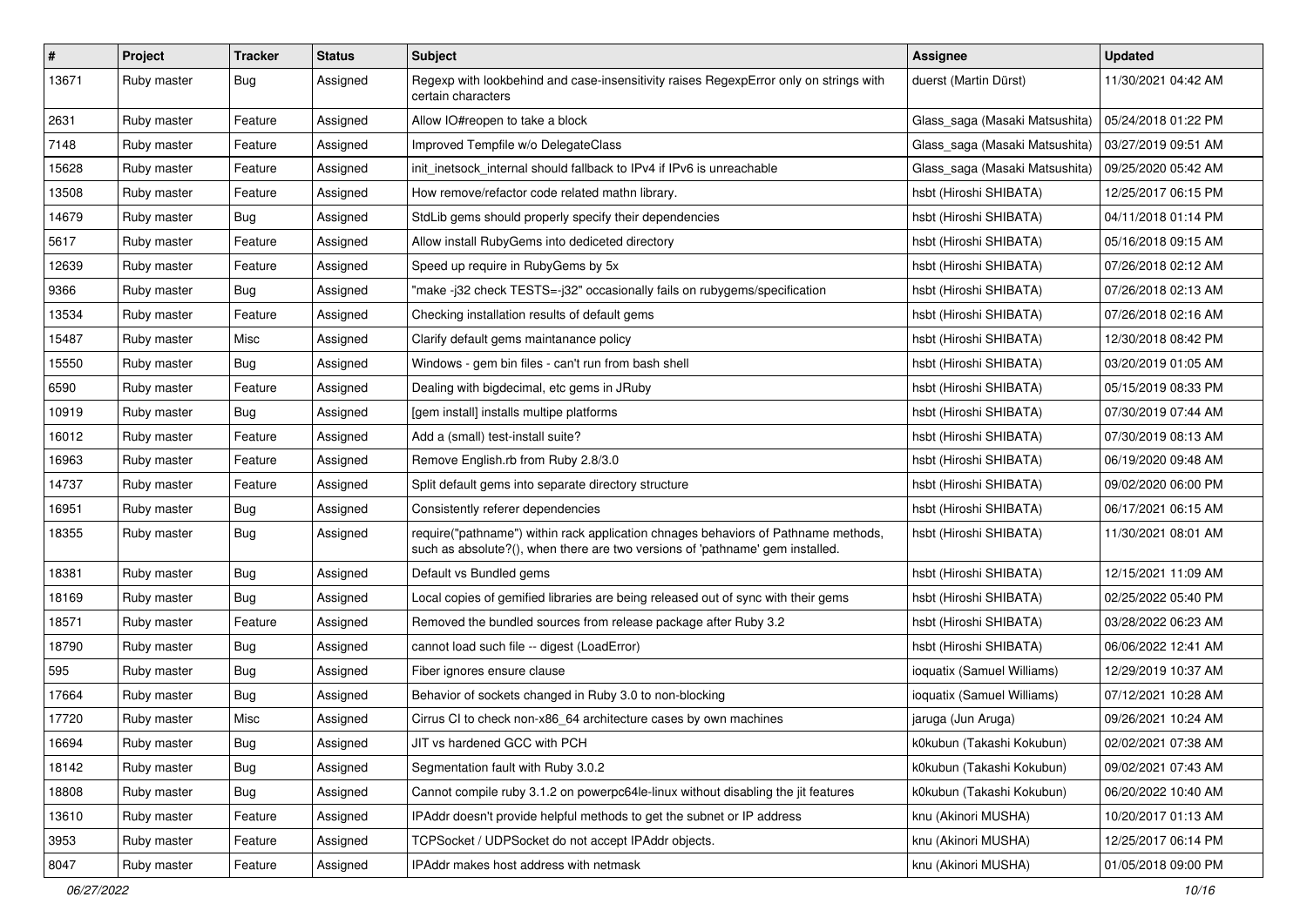| $\vert$ # | Project     | <b>Tracker</b> | <b>Status</b> | <b>Subject</b>                                                                                                            | Assignee            | <b>Updated</b>      |
|-----------|-------------|----------------|---------------|---------------------------------------------------------------------------------------------------------------------------|---------------------|---------------------|
| 11527     | Ruby master | Feature        | Assigned      | IPAddr#mask addr isn't a method                                                                                           | knu (Akinori MUSHA) | 11/07/2018 04:12 PM |
| 11531     | Ruby master | Bug            | Assigned      | IPAddr#== implements wrong logic                                                                                          | knu (Akinori MUSHA) | 12/29/2019 12:50 PM |
| 15281     | Ruby master | Feature        | Assigned      | Speed up Set#intersect with size check.                                                                                   | knu (Akinori MUSHA) | 08/11/2020 02:43 AM |
| 9755      | Ruby master | Feature        | Assigned      | Thread::Backtrace::Location#defined class                                                                                 | ko1 (Koichi Sasada) | 04/18/2014 09:22 AM |
| 8960      | Ruby master | Feature        | Assigned      | Add Exception#backtrace_locations                                                                                         | ko1 (Koichi Sasada) | 11/25/2016 02:15 PM |
| 13388     | Ruby master | Feature        | Assigned      | gc.c: Add GC.get_parameters and .set_parameters                                                                           | ko1 (Koichi Sasada) | 03/30/2017 10:52 AM |
| 13252     | Ruby master | Feature        | Assigned      | C API for creating strings without copying                                                                                | ko1 (Koichi Sasada) | 04/17/2017 07:22 AM |
| 3731      | Ruby master | Feature        | Assigned      | Easier Embedding API for Ruby                                                                                             | ko1 (Koichi Sasada) | 12/25/2017 06:14 PM |
| 4040      | Ruby master | Bug            | Assigned      | SystemStackError with Hash[*a] for Large _a_                                                                              | ko1 (Koichi Sasada) | 12/25/2017 06:14 PM |
| 6694      | Ruby master | Feature        | Assigned      | Thread.new without block.                                                                                                 | ko1 (Koichi Sasada) | 12/25/2017 06:15 PM |
| 6695      | Ruby master | Feature        | Assigned      | Configuration for Thread/Fiber creation                                                                                   | ko1 (Koichi Sasada) | 12/25/2017 06:15 PM |
| 8576      | Ruby master | Feature        | Assigned      | Add optimized method type for constant value methods                                                                      | ko1 (Koichi Sasada) | 12/25/2017 06:15 PM |
| 2294      | Ruby master | Feature        | Assigned      | [PATCH] ruby bind stack() to embed Ruby in coroutine                                                                      | ko1 (Koichi Sasada) | 01/05/2018 09:00 PM |
| 7976      | Ruby master | Bug            | Assigned      | TracePoint call is at call point, not call site                                                                           | ko1 (Koichi Sasada) | 01/05/2018 09:00 PM |
| 14727     | Ruby master | <b>Bug</b>     | Assigned      | TestQueue#test queue with trap always timeout on Windows10                                                                | ko1 (Koichi Sasada) | 05/01/2018 02:59 AM |
| 13821     | Ruby master | Feature        | Assigned      | Allow fibers to be resumed across threads                                                                                 | ko1 (Koichi Sasada) | 02/15/2019 10:09 AM |
| 15878     | Ruby master | Feature        | Assigned      | Make exit faster by not running GC                                                                                        | ko1 (Koichi Sasada) | 07/29/2019 07:48 AM |
| 16027     | Ruby master | Feature        | Assigned      | Update Ruby's dtrace / USDT API to match what is exposed via the TracePoint API                                           | ko1 (Koichi Sasada) | 08/03/2019 02:41 AM |
| 15939     | Ruby master | Feature        | Assigned      | Dump symbols reference to their fstr in ObjectSpace.dump()                                                                | ko1 (Koichi Sasada) | 08/08/2019 09:38 PM |
| 16124     | Ruby master | Misc           | Assigned      | Let the transient heap belong to objspace                                                                                 | ko1 (Koichi Sasada) | 11/18/2019 08:48 AM |
| 16819     | Ruby master | Bug            | Assigned      | Line reporting off by one when reporting line of a hash?                                                                  | ko1 (Koichi Sasada) | 06/16/2020 05:57 PM |
| 15499     | Ruby master | <b>Bug</b>     | Assigned      | Breaking behavior on ruby 2.6: rb_thread_call_without_gvl doesn't invoke<br>unblock_function when used on the main thread | ko1 (Koichi Sasada) | 01/05/2021 02:24 AM |
| 17593     | Ruby master | Feature        | Assigned      | load_iseq_eval should override the ISeq path                                                                              | ko1 (Koichi Sasada) | 02/16/2021 08:27 AM |
| 17678     | Ruby master | Bug            | Assigned      | Ractors do not restart after fork                                                                                         | ko1 (Koichi Sasada) | 03/09/2021 12:42 AM |
| 17677     | Ruby master | <b>Bug</b>     | Assigned      | Ractor crashes fork when blocking                                                                                         | ko1 (Koichi Sasada) | 03/09/2021 12:42 AM |
| 17676     | Ruby master | <b>Bug</b>     | Assigned      | Accessing ENV from Ractor raises IsolationError                                                                           | ko1 (Koichi Sasada) | 03/09/2021 02:37 AM |
| 17679     | Ruby master | <b>Bug</b>     | Assigned      | Ractor incoming channel can consume unlimited resources                                                                   | ko1 (Koichi Sasada) | 03/26/2021 09:16 AM |
| 16776     | Ruby master | <b>Bug</b>     | Assigned      | Regression in coverage library                                                                                            | ko1 (Koichi Sasada) | 11/24/2021 07:26 AM |
| 17516     | Ruby master | <b>Bug</b>     | Assigned      | forking in a ractor causes Ruby to crash                                                                                  | ko1 (Koichi Sasada) | 11/30/2021 05:26 AM |
| 14090     | Ruby master | <b>Bug</b>     | Assigned      | TestGc#test_interrupt_in_finalizer` fails very rarely                                                                     | ko1 (Koichi Sasada) | 12/02/2021 07:24 PM |
| 17998     | Ruby master | <b>Bug</b>     | Assigned      | ractor: process hanging (with ractors initialized, but not being used)                                                    | ko1 (Koichi Sasada) | 12/02/2021 08:17 PM |
| 18024     | Ruby master | <b>Bug</b>     | Assigned      | Ractor crashes when connections are closed in multiple Ractors                                                            | ko1 (Koichi Sasada) | 12/14/2021 04:41 PM |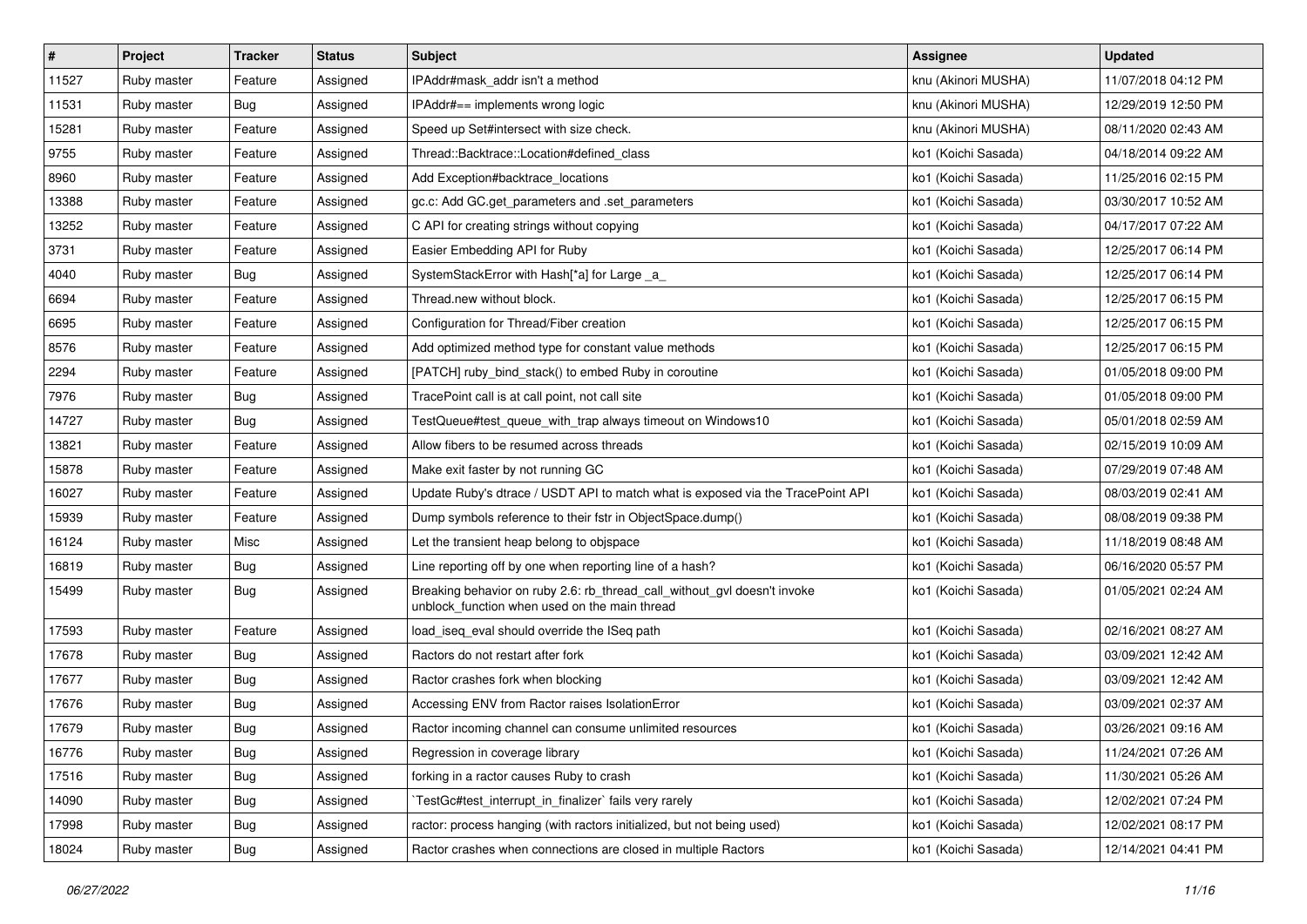| #     | Project     | <b>Tracker</b> | <b>Status</b> | Subject                                                                                                                 | Assignee                            | <b>Updated</b>      |
|-------|-------------|----------------|---------------|-------------------------------------------------------------------------------------------------------------------------|-------------------------------------|---------------------|
| 17826 | Ruby master | Bug            | Assigned      | Ractor#take hangs if used in multiple Threads                                                                           | ko1 (Koichi Sasada)                 | 12/15/2021 01:30 PM |
| 8263  | Ruby master | Feature        | Assigned      | Support discovering yield state of individual Fibers                                                                    | ko1 (Koichi Sasada)                 | 12/23/2021 11:40 PM |
| 12020 | Ruby master | Feature        | Assigned      | Documenting Ruby memory model                                                                                           | ko1 (Koichi Sasada)                 | 12/23/2021 11:40 PM |
| 18572 | Ruby master | Bug            | Assigned      | Performance regression when invoking refined methods                                                                    | ko1 (Koichi Sasada)                 | 02/10/2022 12:48 AM |
| 17196 | Ruby master | Bug            | Assigned      | Segmentation Fault with Socket#close in Ractors                                                                         | ko1 (Koichi Sasada)                 | 03/20/2022 01:52 PM |
| 17363 | Ruby master | Feature        | Assigned      | Timeouts                                                                                                                | ko1 (Koichi Sasada)                 | 05/14/2022 09:06 AM |
| 18464 | Ruby master | Bug            | Assigned      | RUBY_INTERNAL_EVENT_NEWOBJ tracepoint causes an interpreter crash when<br>combined with Ractors                         | ko1 (Koichi Sasada)                 | 06/08/2022 08:25 AM |
| 14607 | Ruby master | <b>Bug</b>     | Assigned      | Fix use of the rb_profile_frames start parameter                                                                        | ko1 (Koichi Sasada)                 | 06/09/2022 06:12 AM |
| 11269 | Ruby master | <b>Bug</b>     | Assigned      | ruby init setproctitle() should be called before require libraries()                                                    | kosaki (Motohiro KOSAKI)            | 06/17/2015 03:01 AM |
| 4464  | Ruby master | Feature        | Assigned      | [PATCH] add Fcntl:: Flock object for easier use of POSIX file locks                                                     | kosaki (Motohiro KOSAKI)            | 12/25/2017 06:14 PM |
| 7086  | Ruby master | Feature        | Assigned      | Condition Variable#wait has meaningless return value                                                                    | kosaki (Motohiro KOSAKI)            | 12/25/2017 06:15 PM |
| 17478 | Ruby master | <b>Bug</b>     | Assigned      | Ruby3.0 is slower than Ruby2.7.2 when parsing a large CSV file                                                          | kou (Kouhei Sutou)                  | 11/24/2021 05:12 AM |
| 18034 | Ruby master | <b>Bug</b>     | Assigned      | Segmentation fault fiddle with `--enable-bundled-libffi` and macOS                                                      | kou (Kouhei Sutou)                  | 11/30/2021 07:39 AM |
| 7859  | Ruby master | <b>Bug</b>     | Assigned      | Readline: Incorrect arrow key behavior in vi_editing_mode insert mode with Readline 6.2                                 | kouji (Kouji Takao)                 | 12/25/2017 06:15 PM |
| 8782  | Ruby master | Bug            | Assigned      | Don't set rl getc function on editline                                                                                  | kouji (Kouji Takao)                 | 01/05/2018 09:00 PM |
| 17355 | Ruby master | Feature        | Assigned      | Using same set of names in or-patterns (pattern matching with $Foo(x)   Bar(x)$ )                                       | ktsj (Kazuki Tsujimoto)             | 09/13/2021 09:11 AM |
| 18408 | Ruby master | Feature        | Assigned      | Allow pattern match to set instance variables                                                                           | ktsj (Kazuki Tsujimoto)             | 01/26/2022 07:07 PM |
| 18773 | Ruby master | Feature        | Assigned      | deconstruct to receive a range                                                                                          | ktsj (Kazuki Tsujimoto)             | 06/24/2022 07:21 AM |
| 4247  | Ruby master | Feature        | Assigned      | New features for Array#sample, Array#choice                                                                             | mame (Yusuke Endoh)                 | 12/25/2017 06:14 PM |
| 12676 | Ruby master | Feature        | Assigned      | Significant performance increase, and code conciseness, for prime_division method in<br>prime.rb                        | marcandre (Marc-Andre<br>Lafortune) | 11/18/2016 03:46 PM |
| 9768  | Ruby master | Feature        | Assigned      | Method that is visible only within a certain module/class                                                               | matz (Yukihiro Matsumoto)           | 04/25/2014 06:43 AM |
| 9816  | Ruby master | Feature        | Assigned      | 00000000000000000000                                                                                                    | matz (Yukihiro Matsumoto)           | 10/28/2014 08:29 AM |
| 10481 | Ruby master | Feature        | Assigned      | Add "if" and "unless" clauses to rescue statements                                                                      | matz (Yukihiro Matsumoto)           | 01/18/2015 02:46 PM |
| 11028 | Ruby master | Feature        | Assigned      | standalone running single file ( zipped archives of ruby code) running **without<br>installation** using "gem install " | matz (Yukihiro Matsumoto)           | 04/04/2015 01:44 AM |
| 8839  | Ruby master | Feature        | Assigned      | Class and module should return the class or module that was opened                                                      | matz (Yukihiro Matsumoto)           | 12/28/2015 08:36 AM |
| 11704 | Ruby master | Bug            | Assigned      | Refinements only get "used" once in loop                                                                                | matz (Yukihiro Matsumoto)           | 04/14/2016 02:45 AM |
| 7314  | Ruby master | Feature        | Assigned      | Convert Proc to Lambda doesn't work in MRI                                                                              | matz (Yukihiro Matsumoto)           | 05/21/2016 09:15 AM |
| 6842  | Ruby master | Feature        | Assigned      | Add Optional Arguments to String#strip                                                                                  | matz (Yukihiro Matsumoto)           | 08/24/2016 05:50 AM |
| 12813 | Ruby master | Feature        | Assigned      | Calling chunk_while, slice_after, slice_before, slice_when with no block                                                | matz (Yukihiro Matsumoto)           | 12/06/2016 12:58 PM |
| 4514  | Ruby master | Feature        | Assigned      | #deep_clone and #deep_dup for Objects                                                                                   | matz (Yukihiro Matsumoto)           | 12/25/2017 06:14 PM |
| 4521  | Ruby master | Feature        | Assigned      | NoMethodError#message may take very long to execute                                                                     | matz (Yukihiro Matsumoto)           | 12/25/2017 06:14 PM |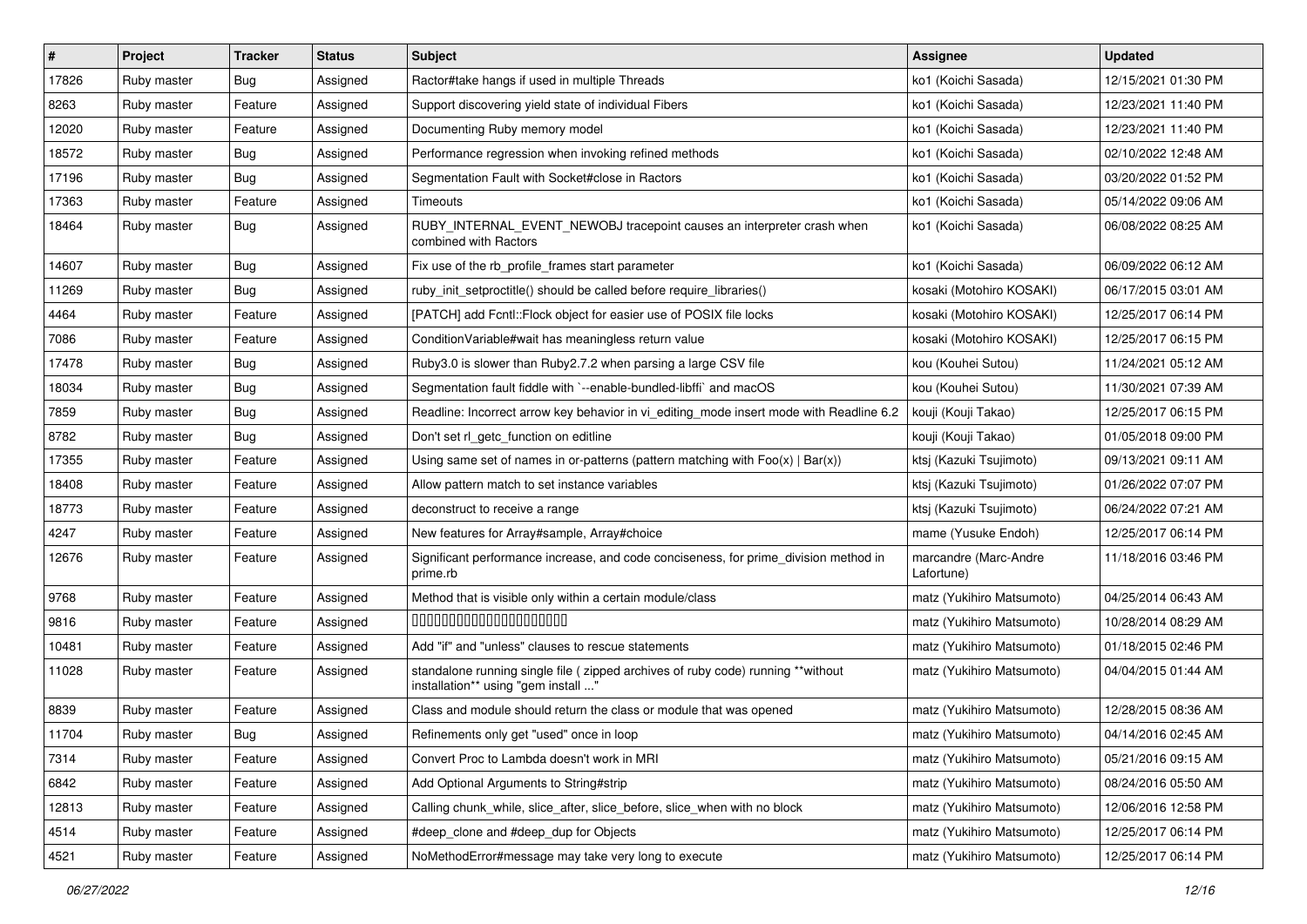| $\vert$ # | Project     | <b>Tracker</b> | <b>Status</b> | <b>Subject</b>                                                                              | <b>Assignee</b>           | <b>Updated</b>      |
|-----------|-------------|----------------|---------------|---------------------------------------------------------------------------------------------|---------------------------|---------------------|
| 4592      | Ruby master | Feature        | Assigned      | Tempfile0000000                                                                             | matz (Yukihiro Matsumoto) | 12/25/2017 06:14 PM |
| 4818      | Ruby master | Feature        | Assigned      | Add method marshalable?                                                                     | matz (Yukihiro Matsumoto) | 12/25/2017 06:15 PM |
| 5064      | Ruby master | Feature        | Assigned      | HTTP user-agent class                                                                       | matz (Yukihiro Matsumoto) | 12/25/2017 06:15 PM |
| 5389      | Ruby master | Feature        | Assigned      | New method Enumerator#iterate                                                               | matz (Yukihiro Matsumoto) | 12/25/2017 06:15 PM |
| 5445      | Ruby master | Feature        | Assigned      | Need RUBYOPT - r before ARGV - r                                                            | matz (Yukihiro Matsumoto) | 12/25/2017 06:15 PM |
| 5558      | Ruby master | Feature        | Assigned      | String#% strange arity errors                                                               | matz (Yukihiro Matsumoto) | 12/25/2017 06:15 PM |
| 5582      | Ruby master | Feature        | Assigned      | Allow clone of singleton methods on a BasicObject                                           | matz (Yukihiro Matsumoto) | 12/25/2017 06:15 PM |
| 5643      | Ruby master | Feature        | Assigned      | require/load options and binding option                                                     | matz (Yukihiro Matsumoto) | 12/25/2017 06:15 PM |
| 5741      | Ruby master | Feature        | Assigned      | Secure Erasure of Passwords                                                                 | matz (Yukihiro Matsumoto) | 12/25/2017 06:15 PM |
| 5749      | Ruby master | Feature        | Assigned      | new method String#match_all needed                                                          | matz (Yukihiro Matsumoto) | 12/25/2017 06:15 PM |
| 5970      | Ruby master | Feature        | Assigned      | Add Enumerable#join with same semantics as Array#join                                       | matz (Yukihiro Matsumoto) | 12/25/2017 06:15 PM |
| 6277      | Ruby master | Feature        | Assigned      | Hash#convert_key                                                                            | matz (Yukihiro Matsumoto) | 12/25/2017 06:15 PM |
| 6293      | Ruby master | Feature        | Assigned      | new queue / blocking queues                                                                 | matz (Yukihiro Matsumoto) | 12/25/2017 06:15 PM |
| 6317      | Ruby master | Feature        | Assigned      |                                                                                             | matz (Yukihiro Matsumoto) | 12/25/2017 06:15 PM |
| 6337      | Ruby master | Feature        | Assigned      | FileUtils#sync                                                                              | matz (Yukihiro Matsumoto) | 12/25/2017 06:15 PM |
| 6354      | Ruby master | Feature        | Assigned      | Remove escape (break/return/redo/next support) from class/module scope                      | matz (Yukihiro Matsumoto) | 12/25/2017 06:15 PM |
| 6376      | Ruby master | Feature        | Assigned      | Feature lookup and checking if feature is loaded                                            | matz (Yukihiro Matsumoto) | 12/25/2017 06:15 PM |
| 6413      | Ruby master | Feature        | Assigned      | Make Dir.entries default to Dir.entries(Dir.pwd)                                            | matz (Yukihiro Matsumoto) | 12/25/2017 06:15 PM |
| 6445      | Ruby master | Feature        | Assigned      | request for default length/position on string index                                         | matz (Yukihiro Matsumoto) | 12/25/2017 06:15 PM |
| 6611      | Ruby master | Feature        | Assigned      | Comments requested on implementation of set_parse_func                                      | matz (Yukihiro Matsumoto) | 12/25/2017 06:15 PM |
| 6648      | Ruby master | Feature        | Assigned      | Provide a standard API for retrieving all command-line flags passed to Ruby                 | matz (Yukihiro Matsumoto) | 12/25/2017 06:15 PM |
| 6671      | Ruby master | Feature        | Assigned      | File.split_all and File.split_root                                                          | matz (Yukihiro Matsumoto) | 12/25/2017 06:15 PM |
| 6802      | Ruby master | Feature        | Assigned      | String#scan should have equivalent yielding MatchData                                       | matz (Yukihiro Matsumoto) | 12/25/2017 06:15 PM |
| 6811      | Ruby master | Feature        | Assigned      | File, Dir and FileUtils should have bang-versions of singleton methods that fails silently  | matz (Yukihiro Matsumoto) | 12/25/2017 06:15 PM |
| 7087      | Ruby master | Feature        | Assigned      | ::ConditionVariable#wait does not work with Monitor because Monitor#sleep does not<br>exist | matz (Yukihiro Matsumoto) | 12/25/2017 06:15 PM |
| 7121      | Ruby master | Feature        | Assigned      | Extending the use of `require'                                                              | matz (Yukihiro Matsumoto) | 12/25/2017 06:15 PM |
| 7132      | Ruby master | Feature        | Assigned      | Alternation between named / ordered method arguments and aliases for method<br>arguments.   | matz (Yukihiro Matsumoto) | 12/25/2017 06:15 PM |
| 7349      | Ruby master | Feature        | Assigned      | Struct#inspect needs more meaningful output                                                 | matz (Yukihiro Matsumoto) | 12/25/2017 06:15 PM |
| 7436      | Ruby master | Feature        | Assigned      | Allow for a "granularity" flag for backtrace_locations                                      | matz (Yukihiro Matsumoto) | 12/25/2017 06:15 PM |
| 7503      | Ruby master | Feature        | Assigned      | make timeout.rb async-interrupt safe by default                                             | matz (Yukihiro Matsumoto) | 12/25/2017 06:15 PM |
| 7739      | Ruby master | Feature        | Assigned      | Define Hash#  as Hash#reverse_merge in Rails                                                | matz (Yukihiro Matsumoto) | 12/25/2017 06:15 PM |
| 8016      | Ruby master | Feature        | Assigned      | Alias __FILE__ and __LINE__ as methods                                                      | matz (Yukihiro Matsumoto) | 12/25/2017 06:15 PM |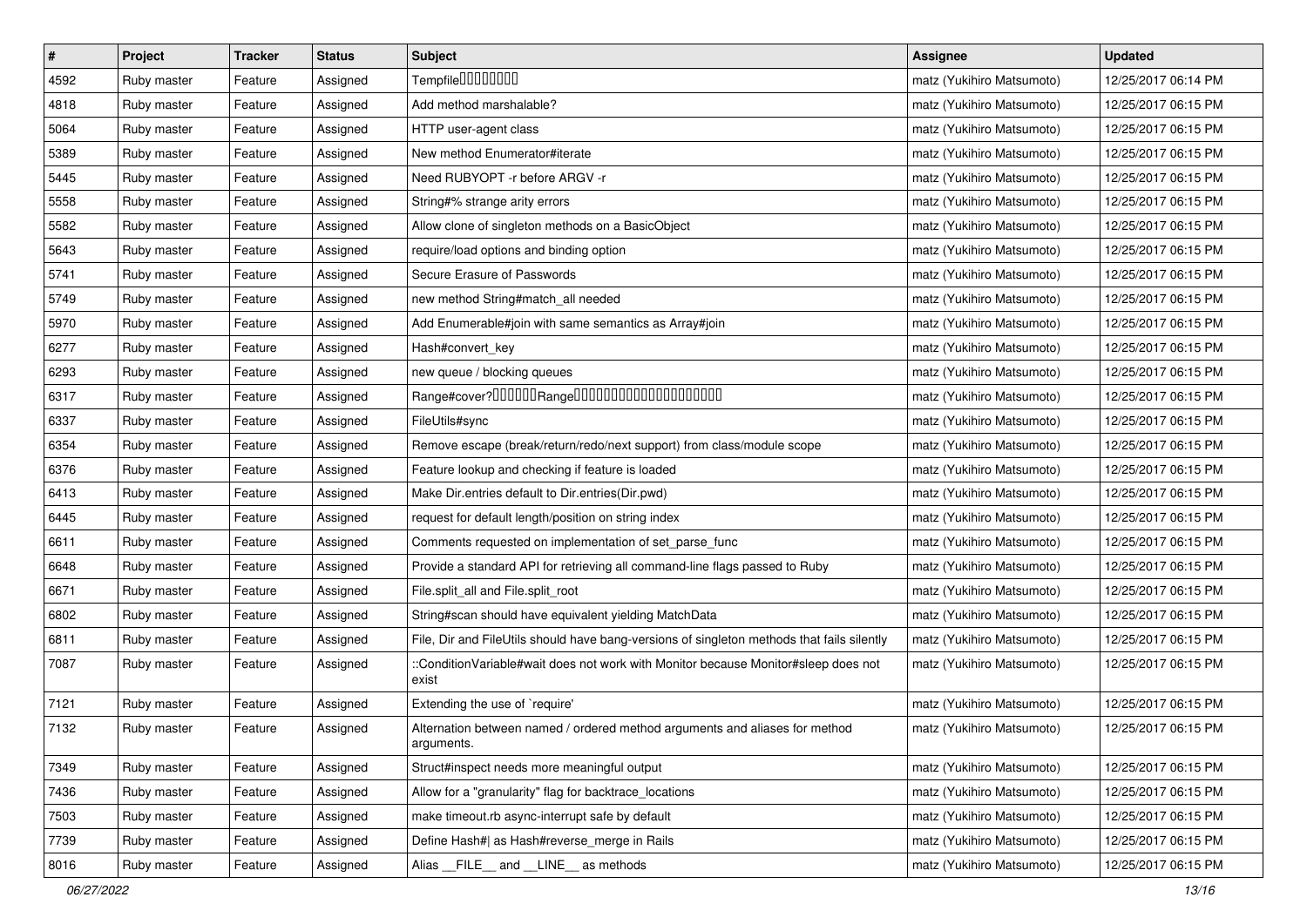| $\vert$ # | Project     | <b>Tracker</b> | <b>Status</b> | <b>Subject</b>                                                                                                    | <b>Assignee</b>           | <b>Updated</b>      |
|-----------|-------------|----------------|---------------|-------------------------------------------------------------------------------------------------------------------|---------------------------|---------------------|
| 8042      | Ruby master | Feature        | Assigned      | Add Addrinfo#socket to create a socket that is not connected or bound                                             | matz (Yukihiro Matsumoto) | 12/25/2017 06:15 PM |
| 8536      | Ruby master | Feature        | Assigned      | Implement is_numeric? family of methods                                                                           | matz (Yukihiro Matsumoto) | 12/25/2017 06:15 PM |
| 8850      | Ruby master | Feature        | Assigned      | Convert Rational to decimal string                                                                                | matz (Yukihiro Matsumoto) | 12/25/2017 06:15 PM |
| 8678      | Ruby master | Feature        | Assigned      | Allow invalid string to work with regexp                                                                          | matz (Yukihiro Matsumoto) | 01/05/2018 09:00 PM |
| 5129      | Ruby master | Feature        | Assigned      | Create a core class "FileArray" and make "ARGF" its instance                                                      | matz (Yukihiro Matsumoto) | 01/23/2018 02:02 PM |
| 4824      | Ruby master | Feature        | Assigned      | Provide method Kernel#executed?                                                                                   | matz (Yukihiro Matsumoto) | 03/05/2018 04:57 AM |
| 5007      | Ruby master | Feature        | Assigned      | Proc#call_under: Unifying instance_eval and instance_exec                                                         | matz (Yukihiro Matsumoto) | 04/19/2018 07:57 AM |
| 7580      | Ruby master | Feature        | Assigned      | Range translation                                                                                                 | matz (Yukihiro Matsumoto) | 06/11/2018 09:51 AM |
| 5945      | Ruby master | Feature        | Assigned      | Add the ability to mark a at_exit as process-local.                                                               | matz (Yukihiro Matsumoto) | 10/10/2018 08:29 AM |
| 14397     | Ruby master | Feature        | Assigned      | public, protected and private should return their arguments instead of self                                       | matz (Yukihiro Matsumoto) | 12/10/2018 07:08 AM |
| 4539      | Ruby master | Feature        | Assigned      | Array#zip_with                                                                                                    | matz (Yukihiro Matsumoto) | 11/28/2019 08:23 AM |
| 5781      | Ruby master | Feature        | Assigned      | Query attributes (attribute methods ending in `?` mark)                                                           | matz (Yukihiro Matsumoto) | 01/10/2020 06:34 AM |
| 16630     | Ruby master | Misc           | Assigned      | Deprecate pub/ruby/*snapshot* and use pub/ruby/snapshot/* instead                                                 | matz (Yukihiro Matsumoto) | 02/27/2020 09:52 AM |
| 11816     | Ruby master | Feature        | Assigned      | Partial safe navigation operator                                                                                  | matz (Yukihiro Matsumoto) | 04/14/2020 08:02 AM |
| 6596      | Ruby master | Feature        | Assigned      | New method `Array#indexes`                                                                                        | matz (Yukihiro Matsumoto) | 07/29/2020 01:41 AM |
| 6309      | Ruby master | Feature        | Assigned      | Add a reference queue for weak references                                                                         | matz (Yukihiro Matsumoto) | 08/23/2020 09:07 PM |
| 5456      | Ruby master | Feature        | Assigned      | kernel#syscall() should be removed.                                                                               | matz (Yukihiro Matsumoto) | 12/10/2020 08:46 AM |
| 7644      | Ruby master | Feature        | Assigned      | In refinements, change "using" keyword to a less generic word.                                                    | matz (Yukihiro Matsumoto) | 12/10/2020 08:49 AM |
| 8164      | Ruby master | Feature        | Assigned      | Public/Private                                                                                                    | matz (Yukihiro Matsumoto) | 12/10/2020 08:50 AM |
| 5825      | Ruby master | Feature        | Assigned      | Sweet instance var assignment in the object initializer                                                           | matz (Yukihiro Matsumoto) | 12/10/2020 08:53 AM |
| 6452      | Ruby master | Feature        | Assigned      | Allow extend to override class methods                                                                            | matz (Yukihiro Matsumoto) | 12/10/2020 08:53 AM |
| 6594      | Ruby master | Feature        | Assigned      | Integrated Functor                                                                                                | matz (Yukihiro Matsumoto) | 12/10/2020 08:53 AM |
| 6841      | Ruby master | Feature        | Assigned      | Shorthand for Assigning Return Value of Method to Self                                                            | matz (Yukihiro Matsumoto) | 12/10/2020 08:53 AM |
| 16461     | Ruby master | Feature        | Assigned      | Proc#using                                                                                                        | matz (Yukihiro Matsumoto) | 12/10/2020 09:10 AM |
| 6810      | Ruby master | Feature        | Assigned      | 'module A::B; end' is not equivalent to 'module A; module B; end; end' with respect to<br>constant lookup (scope) | matz (Yukihiro Matsumoto) | 12/10/2020 09:22 AM |
| 8948      | Ruby master | Feature        | Assigned      | Frozen regex                                                                                                      | matz (Yukihiro Matsumoto) | 12/20/2020 07:15 PM |
| 17291     | Ruby master | Feature        | Assigned      | Optimize __send__ call                                                                                            | matz (Yukihiro Matsumoto) | 01/12/2021 05:47 AM |
| 12543     | Ruby master | Feature        | Assigned      | explicit tail call syntax: foo() then return                                                                      | matz (Yukihiro Matsumoto) | 04/18/2021 03:02 PM |
| 13129     | Ruby master | Feature        | Assigned      | Refinements cannot refine method_missing and respond_to_missing?                                                  | matz (Yukihiro Matsumoto) | 07/03/2021 10:45 PM |
| 6308      | Ruby master | Feature        | Assigned      | Eliminate delegation from WeakRef                                                                                 | matz (Yukihiro Matsumoto) | 12/23/2021 11:40 PM |
| 8271      | Ruby master | Feature        | Assigned      | Proposal for moving to a more visible, formal process for feature requests                                        | matz (Yukihiro Matsumoto) | 12/23/2021 11:40 PM |
| 9023      | Ruby master | Feature        | Assigned      | Array#tail                                                                                                        | matz (Yukihiro Matsumoto) | 12/23/2021 11:40 PM |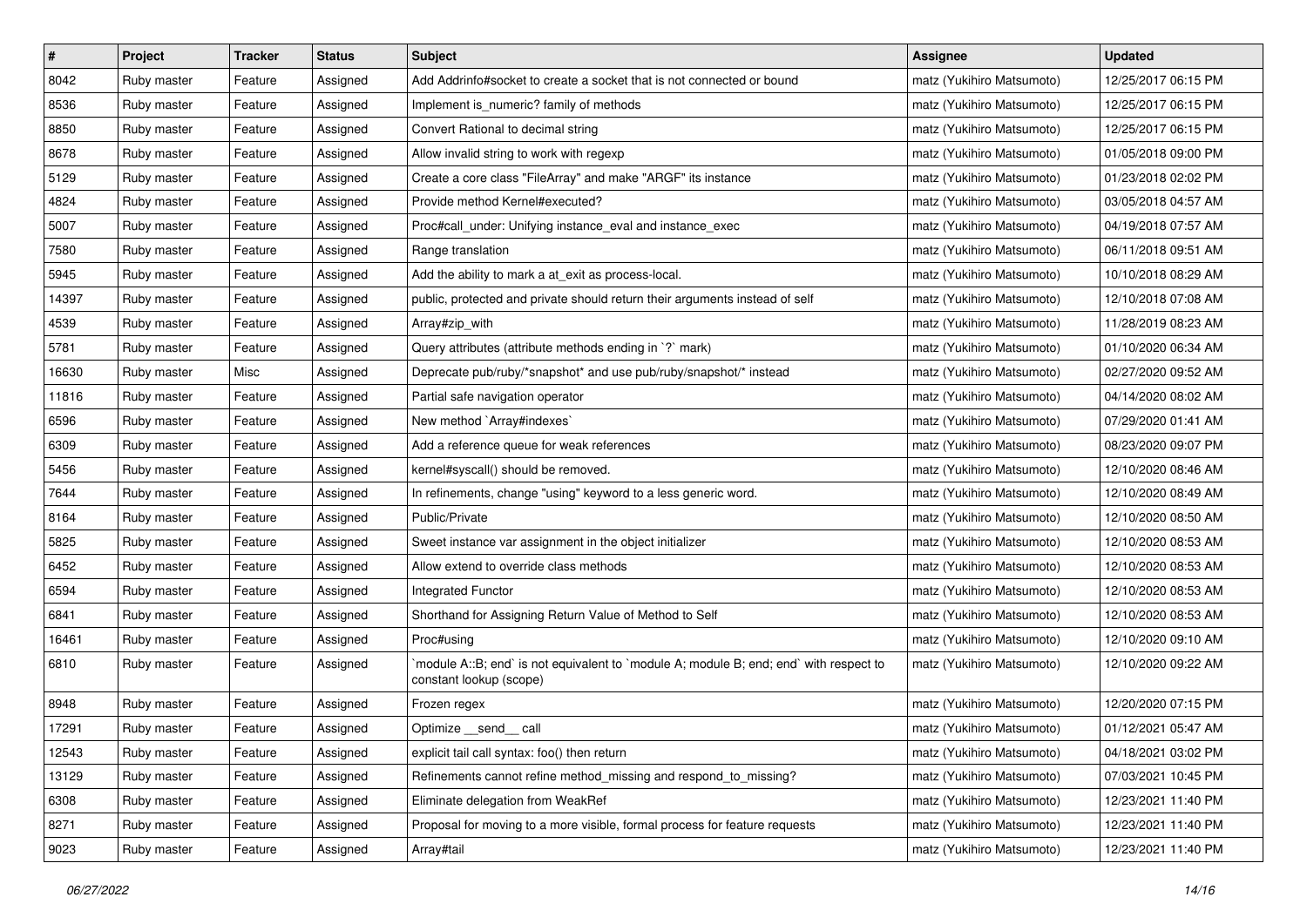| $\sharp$ | Project     | <b>Tracker</b> | <b>Status</b> | <b>Subject</b>                                                                    | Assignee                | <b>Updated</b>      |
|----------|-------------|----------------|---------------|-----------------------------------------------------------------------------------|-------------------------|---------------------|
| 10782    | Ruby master | Feature        | Assigned      | Patch: Add constants for BigDecimal for ZERO, ONE, TEN                            | mrkn (Kenta Murata)     | 05/21/2015 08:13 AM |
| 5133     | Ruby master | Feature        | Assigned      | Array#unzip as an alias of Array#transpose                                        | mrkn (Kenta Murata)     | 12/25/2017 06:15 PM |
| 5310     | Ruby master | Feature        | Assigned      | Integral objects                                                                  | mrkn (Kenta Murata)     | 12/25/2017 06:15 PM |
| 6857     | Ruby master | Feature        | Assigned      | bigdecimal/math BigMath.E/BigMath.exp R. P. Feynman inspired optimization         | mrkn (Kenta Murata)     | 12/25/2017 06:15 PM |
| 6973     | Ruby master | Feature        | Assigned      | Add an #integral? method to Numeric to test for whole-number values               | mrkn (Kenta Murata)     | 12/25/2017 06:15 PM |
| 7321     | Ruby master | Feature        | Assigned      | Newton.#nsolve 00 2 00000000000                                                   | mrkn (Kenta Murata)     | 12/25/2017 06:15 PM |
| 8295     | Ruby master | Feature        | Assigned      | Float I Rational IIIIIIIIIIIIIIIIIII BigDecimal IIIIIIIII                         | mrkn (Kenta Murata)     | 12/25/2017 06:15 PM |
| 5179     | Ruby master | Bug            | Assigned      | Complex#rationalize and to_r with approximate zeros                               | mrkn (Kenta Murata)     | 01/17/2020 03:00 AM |
| 16350    | Ruby master | Feature        | Assigned      | ArithmeticSequence#member? can result in infinite loop                            | mrkn (Kenta Murata)     | 05/29/2020 10:26 PM |
| 14476    | Ruby master | Feature        | Assigned      | Adding same_all? for checking whether all items in an Array are same              | mrkn (Kenta Murata)     | 08/28/2020 01:10 PM |
| 17339    | Ruby master | Feature        | Assigned      | Semantic grouping with BigDecimal#to_s                                            | mrkn (Kenta Murata)     | 12/20/2021 12:39 PM |
| 18677    | Ruby master | <b>Bug</b>     | Assigned      | BigDecimal#power (**) returns FloatDomainError when passing an infinite parameter | mrkn (Kenta Murata)     | 04/20/2022 02:04 AM |
| 5654     | Ruby master | Feature        | Assigned      | Introduce global lock to avoid concurrent require                                 | nahi (Hiroshi Nakamura) | 12/25/2017 06:15 PM |
| 6265     | Ruby master | Feature        | Assigned      | Remove 'useless' 'concatenation' syntax                                           | naruse (Yui NARUSE)     | 08/10/2016 02:36 AM |
| 13221    | Ruby master | Feature        | Assigned      | [PATCH] gems/bundled_gems: add "curses" RubyGem                                   | naruse (Yui NARUSE)     | 09/25/2017 06:32 PM |
| 5461     | Ruby master | Feature        | Assigned      | Add pipelining to Net::HTTP                                                       | naruse (Yui NARUSE)     | 12/25/2017 06:15 PM |
| 9020     | Ruby master | Feature        | Assigned      | Net::HTTPResponse predicate/query methods                                         | naruse (Yui NARUSE)     | 12/25/2017 06:15 PM |
| 11526    | Ruby master | <b>Bug</b>     | Assigned      | Streaming HTTP requests are not idempotent and should not be retried              | naruse (Yui NARUSE)     | 07/01/2019 09:16 PM |
| 5764     | Ruby master | Feature        | Assigned      | Net::HTTP should assume HTTP/0.9 on unexpected responses                          | naruse (Yui NARUSE)     | 07/15/2019 05:06 PM |
| 17111    | Ruby master | Feature        | Assigned      | Improve performance of Net::HTTPHeader#set_form by 40%                            | naruse (Yui NARUSE)     | 08/10/2020 05:36 AM |
| 17638    | Ruby master | Feature        | Assigned      | Support backtracing with the libbacktrace library                                 | naruse (Yui NARUSE)     | 03/05/2021 03:40 PM |
| 18371    | Ruby master | Misc           | Assigned      | Release branches (release information in general)                                 | naruse (Yui NARUSE)     | 03/23/2022 10:32 PM |
| 8959     | Ruby master | Feature        | Assigned      | Allow top level prepend                                                           | nobu (Nobuyoshi Nakada) | 10/16/2013 03:22 AM |
| 6769     | Ruby master | Feature        | Assigned      | rbinstall.rb: install both src and batch files separetely                         | nobu (Nobuyoshi Nakada) | 10/30/2015 12:38 PM |
| 13269    | Ruby master | Bug            | Assigned      | test/readline/test_readline.rb and mingw                                          | nobu (Nobuyoshi Nakada) | 03/13/2017 08:56 AM |
| 12473    | Ruby master | Bug            | Assigned      | Test failure on fedora with TestTimeExtension#test_huge_precision                 | nobu (Nobuyoshi Nakada) | 04/28/2017 01:45 PM |
| 12725    | Ruby master | <b>Bug</b>     | Assigned      | Trying to use ./miniruby before it exists                                         | nobu (Nobuyoshi Nakada) | 04/28/2017 01:45 PM |
| 13577    | Ruby master | Feature        | Assigned      | Digest file accidentally receives File object but uses file path                  | nobu (Nobuyoshi Nakada) | 05/20/2017 06:50 PM |
| 13516    | Ruby master | Feature        | Assigned      | Improve the text of the circular require warning                                  | nobu (Nobuyoshi Nakada) | 08/31/2017 05:49 AM |
| 2324     | Ruby master | Feature        | Assigned      | Dir instance methods for relative path                                            | nobu (Nobuyoshi Nakada) | 12/25/2017 05:58 PM |
| 4924     | Ruby master | Feature        | Assigned      | mkmf have_header fails with C++ headers                                           | nobu (Nobuyoshi Nakada) | 12/25/2017 06:15 PM |
| 7532     | Ruby master | Feature        | Assigned      | Hardcoded compiler location                                                       | nobu (Nobuyoshi Nakada) | 12/25/2017 06:15 PM |
| 9955     | Ruby master | Bug            | Assigned      | issue building dll on mingw, library not found                                    | nobu (Nobuyoshi Nakada) | 01/05/2018 09:00 PM |